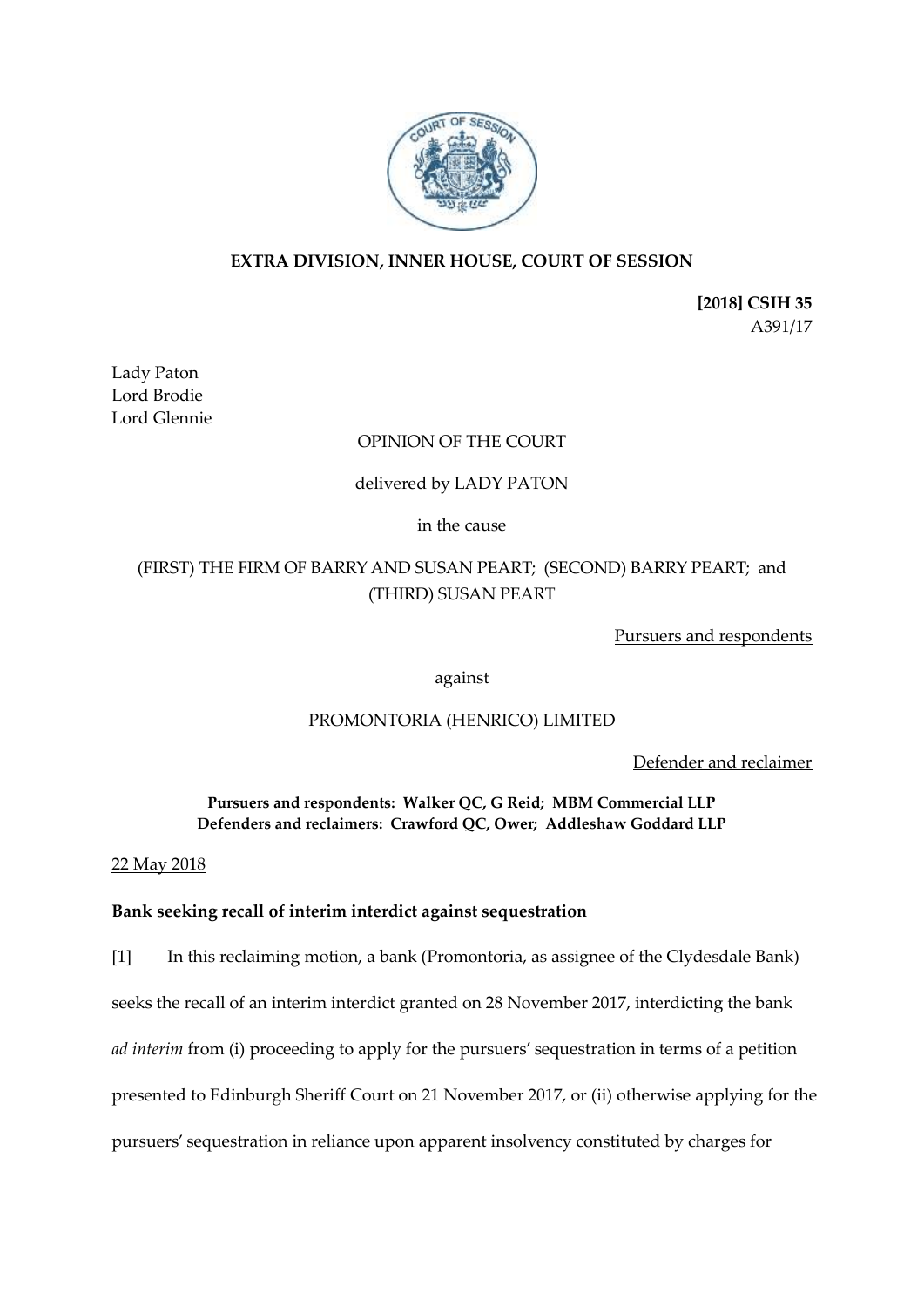payment served upon the pursuers on 3 November 2017.

[2] The sheriff court proceedings have been sisted since December 2017.

#### **Bank loans**

[3] The pursuers are a married couple. They own the Old Golf House, Newbattle, Midlothian, which was (until April 2011) their home. As set out in their pleadings and affidavits dated 24 January 2018, the pursuers made a decision in 2007 to move to a smaller property, known as the Powerhouse. Their plan was to purchase that property, refurbish it as their home, and re-establish a working hydro-electric scheme to provide income.

[4] The pursuers required loans for their project. They aver that, after a re-financing arrangement, they acquired two loan accounts with the Clydesdale Bank, namely (i) a homeowner's loan and (ii) a loan for the purchase of the Powerhouse. As the Old Golf House was averred to be valued at approximately £1.25 million, any borrowing was expected to be quickly reduced as and when it was sold.

[5] The documentation for the loans comprised *inter alia* a facility letter and a standard security over the Old Golf House and the Powerhouse. The documentation provided that the loans were repayable on demand. The pursuers were designed as a commercial firm ("the firm of Barry and Susan Peart").

[6] While refurbishing the Powerhouse, the pursuers lived in the Old Golf House, at the same time advertising it for sale. The pursuers aver that, by letter dated 10 February 2010, the bank stated that no offer should be declined without its consent. The pursuers' position is that the bank had, in effect, a veto in any decision whether to accept an offer. They aver that offers were refused on the bank's advice.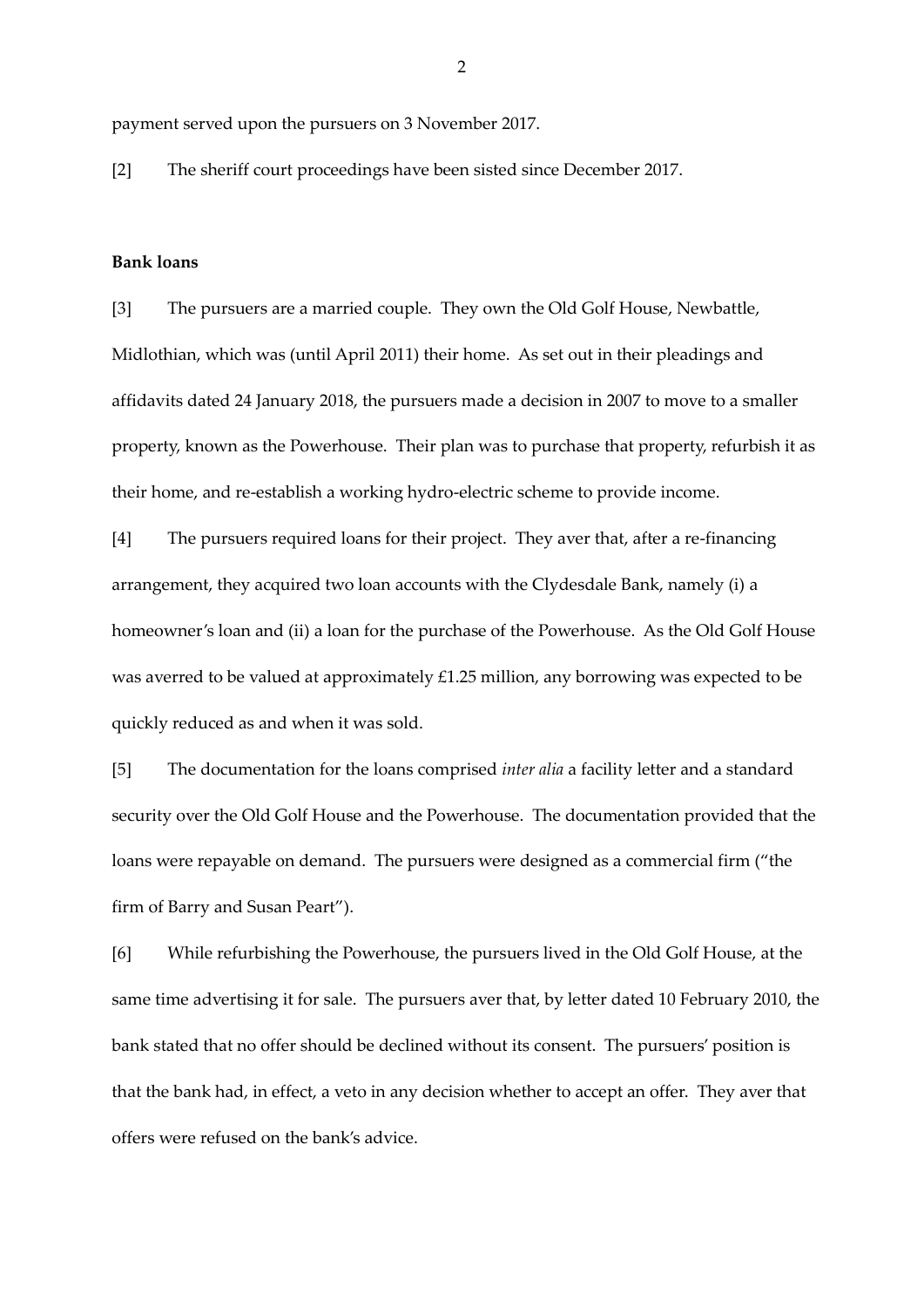#### **Meeting on 3 February 2011**

[7] In condescendence 5 (see paragraph [18] below) the pursuers refer to a meeting on 3 February 2011 involving the pursuers and three representatives of the Clydesdale Bank. The situation was discussed, as further described in the pursuers' and one representative's affidavits (not available at the interim interdict hearing in November 2017).

[8] The pursuers' position is that, at the meeting, a bank representative (Mr Cunningham) in effect undertook that the bank would not call up the loans until the Old Golf House had been sold. Relevant passages in the pursuers' affidavits include paragraphs 47 to 50 of the third pursuer's affidavit, and paragraph 13 of the second pursuer's affidavit. Mr Cunningham's affidavit gives a different picture. In paragraph 13 he explains that the

bank's intention was to be supportive; he had reassured the pursuers; but he did not agree to

put enforcement on hold indefinitely until the Old Golf House had been sold.

[9] On 4 February 2011 another of the bank's representatives (Mr Balson) sent the pursuers an email documenting what had been agreed at the meeting (number 21/7 of process). The email makes no reference to a variation of the loan documentation or to an undertaking not to demand repayment until the completion of the sale of the Old Golf House. [10] On 6 April 2011, the pursuers moved from the Old Golf House to the Powerhouse.

#### **The years following the February 2011 meeting**

[11] The pursuers further aver in their pleadings, as amplified by their affidavits, that in July and August 2011, two offers for the Old Golf House were refused on the advice of the bank. They describe four years passing, with little contact from the bank. The Old Golf House remained unsold.

[12] In condescendence 6, the pursuers refer to a letter from the bank dated 9 March 2015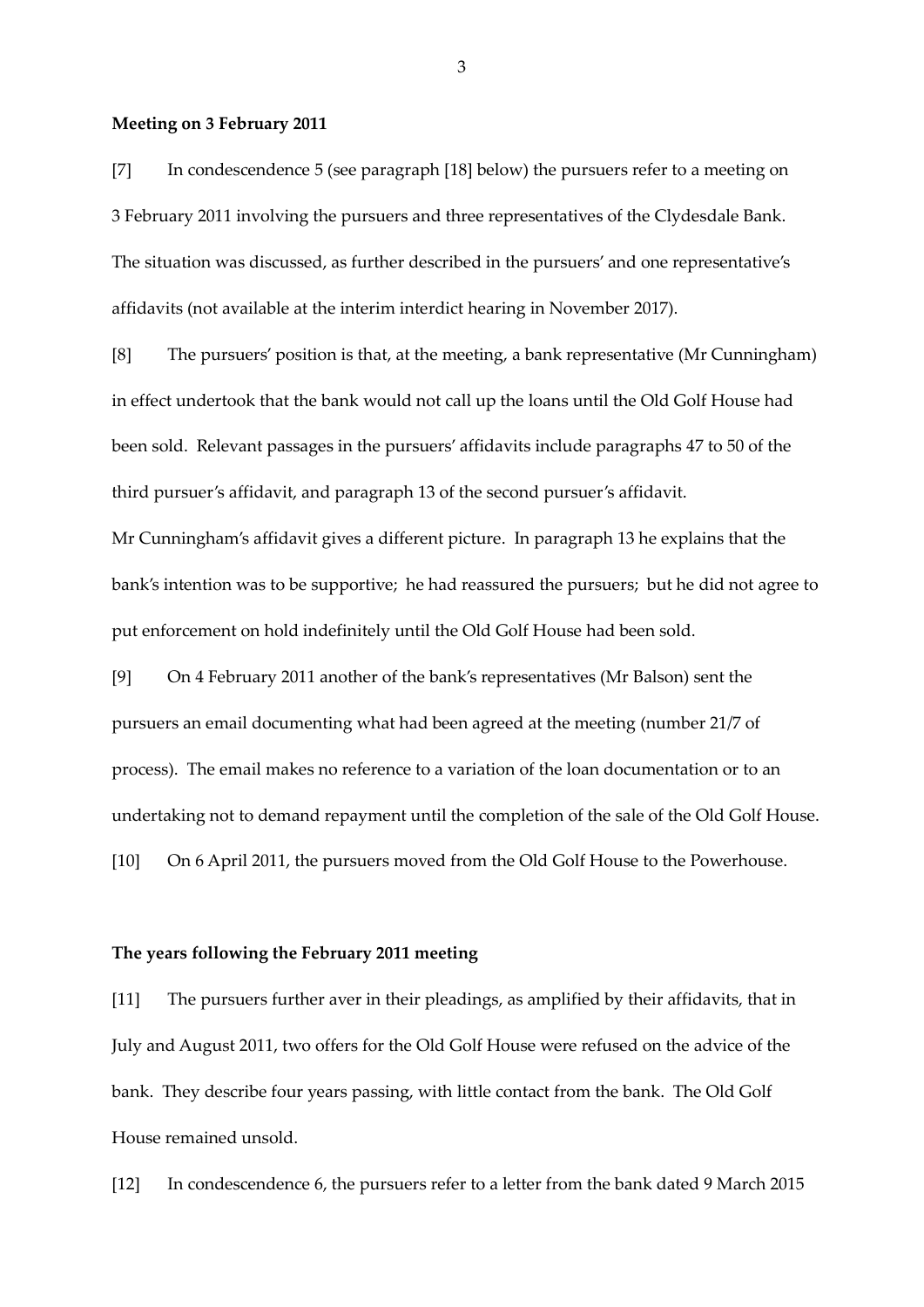advising them that there would be no further lending, and that while the bank did not currently intend to call up the loans, it –

" … [reserved] its right to demand immediate repayment of each lending facility in full and/or take whatever action [was] necessary in the future to protect its position in respect of sums due …"

The bank added that all sums due were repayable immediately on written demand for payment.

[13] In about June 2015 the bank assigned the pursuers' debt to Promontoria (Henrico) Limited, the current defender. Subsequently, the pursuers received intimation that the loans would be called up. By letter dated 2 March 2016, the pursuers made a complaint to the Financial Ombudsman concerning *inter alia* mis-selling by the Clydesdale Bank. On 18 April 2016 Promontoria served charges on the pursuers for payment of £3.4 million. The pursuers responded with a petition for suspension and interdict. Promontoria undertook not to take any further steps until the complaint had been dealt with.

#### **Charges for payment in November 2017**

[14] In mid-2017, the Financial Ombudsman rejected the pursuers' complaint. By letter dated 12 September 2017, agents for Promontoria sent the pursuers' then solicitors a certificate of debt dated 6 September 2017. By letter dated 31 October 2017, those agents intimated that fresh charges would be served on the pursuers. By letter dated 19 September 2017, the pursuers' agents pointed out that the pursuers were in negotiation with Promontoria's agent "Engage", and requested that no further enforcement action be taken meantime.

[15] On Friday 3 November 2017 Promontoria served charges for payment of £2.5 million on the pursuers.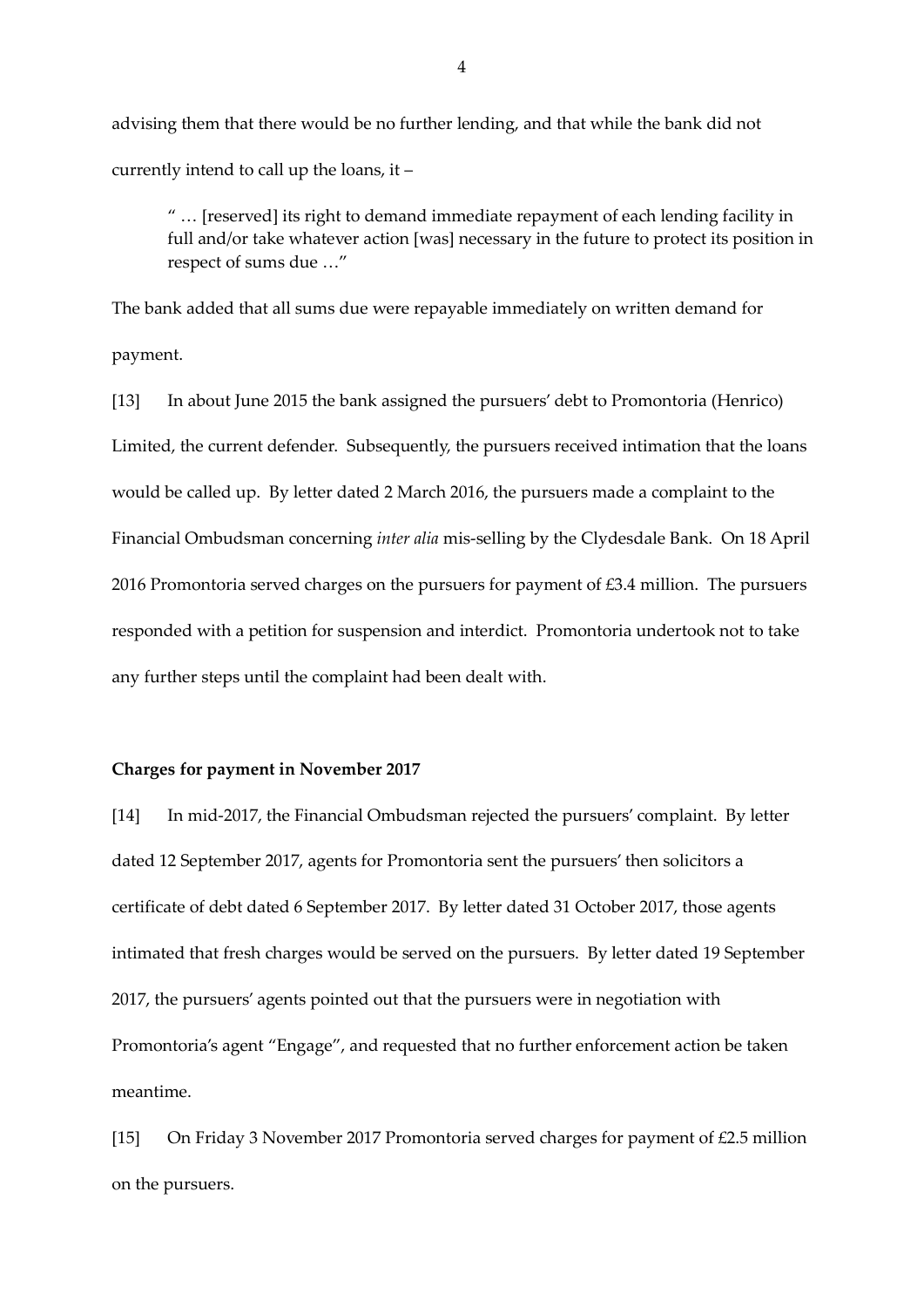#### **The raising of the current summons seeking declarator and interdict**

[16] The pursuers contacted their then solicitors who had acted for them in 2016-2017. The sequence of events, as set out in the pursuers' pleadings, affidavits, and productions, was as follows:

- Friday evening 3 November 2017: Each of the pursuers was served with a charge for payment.
- Monday 6 November 2017: The pursuers emailed their solicitors with a copy charge. The solicitors replied by email suggesting a meeting with counsel which would have to take place before the expiry of the days of charge on 17 November 2017.
- Wednesday 9 November 2017: The second pursuer emailed the solicitors requesting a meeting the following week. The solicitors replied by email, indicating their availability during Monday to Wednesday of that week.
- On Monday 13 November 2017, the second pursuer emailed the solicitors requesting a meeting with counsel on Wednesday 15 November 2017. There was apparently no response to that email.
- On Wednesday15 November 2017, the solicitors sent the pursuers their firm's invoice, and advised that one solicitor would be on annual leave until 21 November 2017, and his colleague (who might otherwise have dealt with the matter) was unavailable on 16 and 17 November 2017.
- The pursuers contacted another firm of solicitors (their current agents MBM Commercial LLP) who agreed to a meeting on the afternoon of 17 November 2017.
- 17 November 2017: The days of charge expired, with the result that in law, the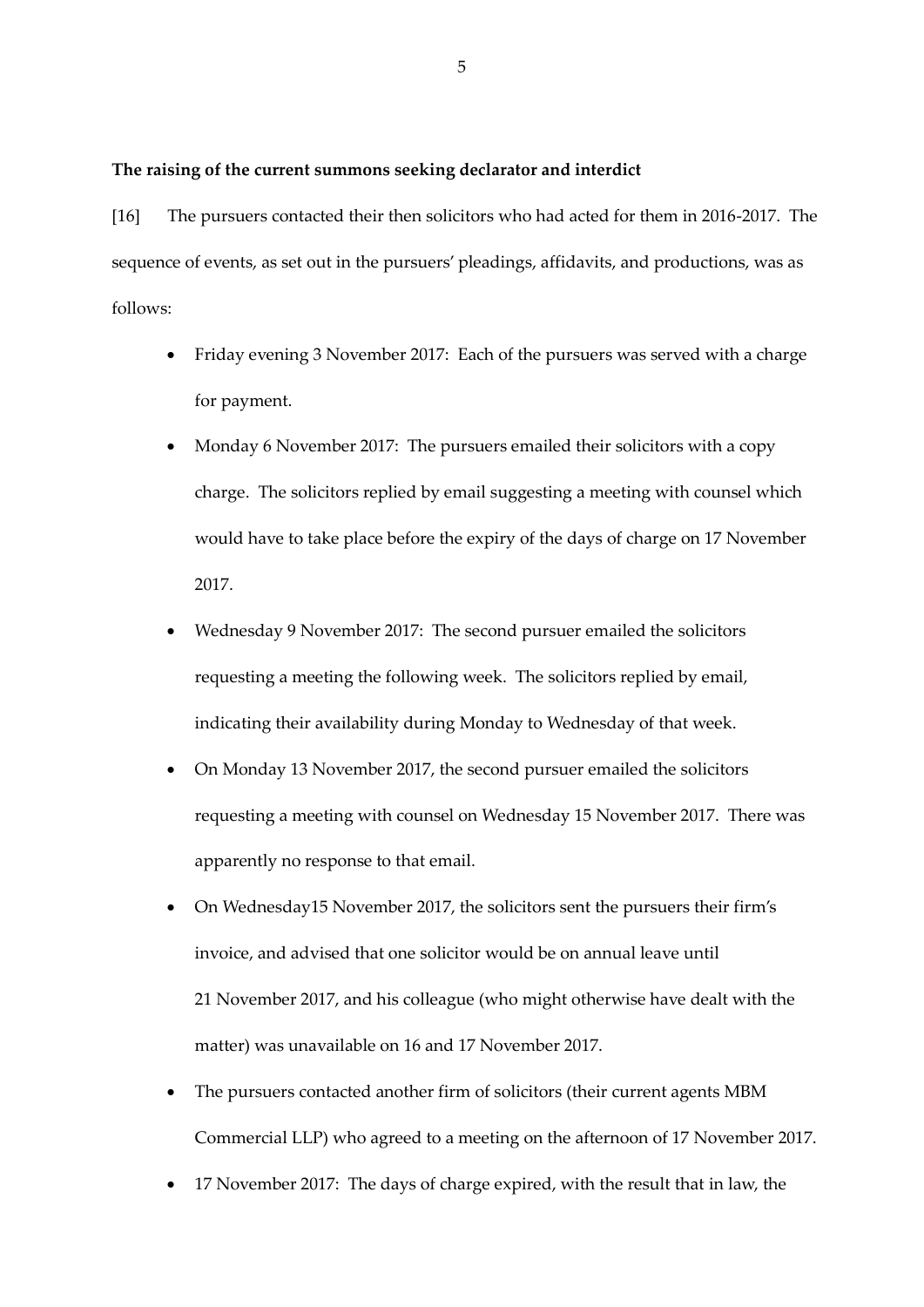pursuers became apparently insolvent.

- 21 November 2017: Promontoria presented a petition in Edinburgh Sheriff Court, seeking the pursuers' sequestration.
- 23 November 2017: At a hearing in the sheriff court, Promontoria applied for warrant to cite the pursuers to the sequestration hearing scheduled for 21 December 2017. The pursuers' lawyer appeared and opposed the application. The application was granted by the sheriff.
- 24 November 2017: The pursuers' summons (seeking declarator and interdict) was signetted in the Court of Session. The pursuers enrolled a motion for interim interdict. As a result of a *caveat* lodged by the defender, a hearing was fixed for 28 November 2017.
- 28 November 2017: After hearing submissions from counsel for the pursuers and counsel for the defender, the Lord Ordinary pronounced the interim interdict referred to in paragraph [1] above.
- 12 December 2017: The defender enrolled a reclaiming motion. Urgent disposal was granted.
- 14 December 2017: The pursuers lodged a Note of Objection to the competency of the reclaiming motion.
- 21 December 2017: A hearing on the Note took place (Lady Dorrian, the Lord Justice Clerk; Lady Paton; and Lord Drummond Young). The objection to competency was repelled, as set out in the opinion of the court 2018 SLT 93.
- 9 February 2018: The reclaiming motion took place. In the course of submissions, the court was advised that there were no other known creditors of the pursuers, although there might be as yet undisclosed creditors. The court was also advised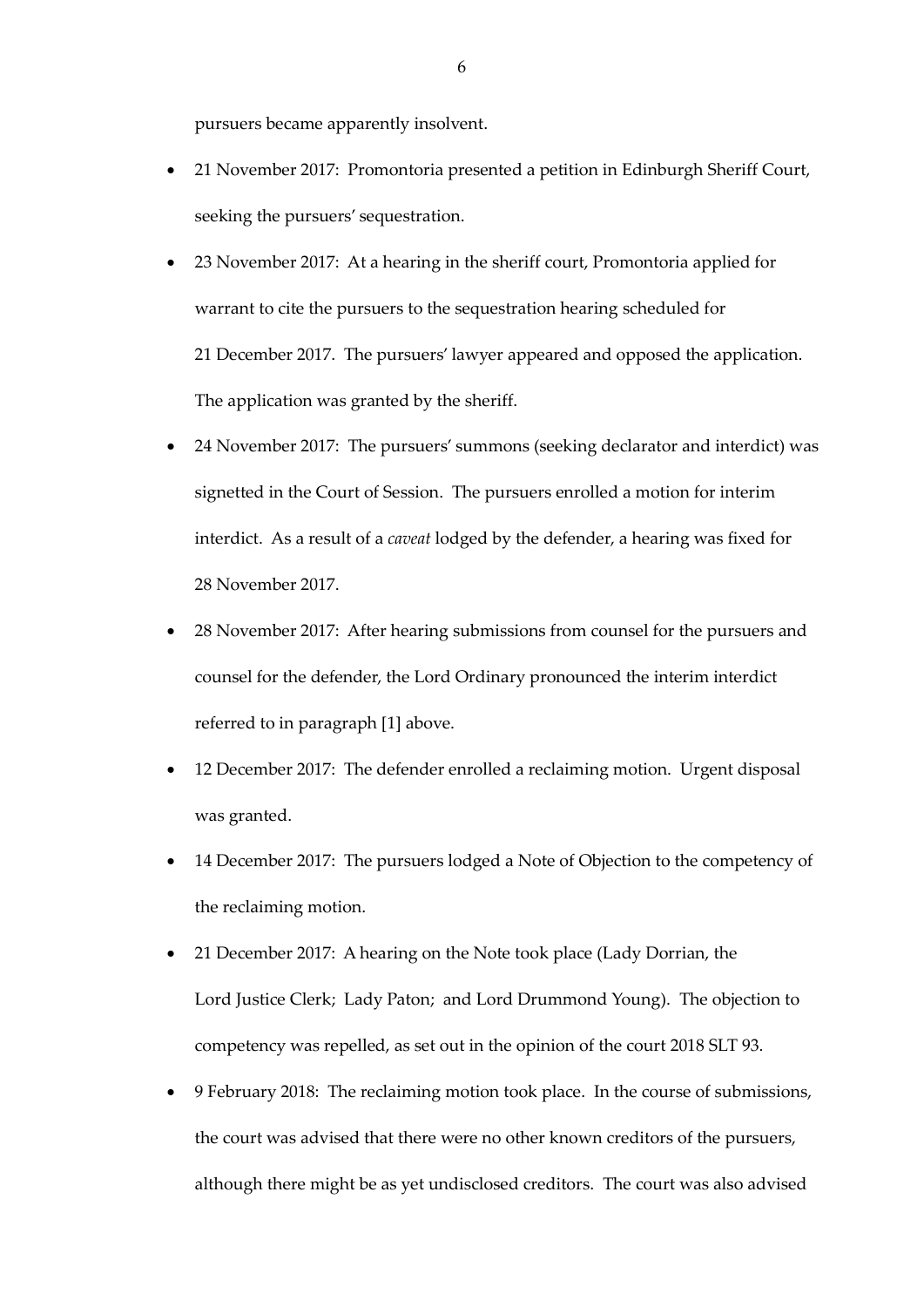that the Old Golf House was currently being advertised for sale, with

Messrs McEwan Fraser as selling agents.

#### **Pursuers' summons for declarator and interdict**

- [17] The pursuers' summons contains the following conclusions:
	- "1. For declarator (i) that the Clydesdale Bank Plc unilaterally varied its contract with the pursuers by undertaking on 3 February 2011 that it would not seek repayment on demand of the sums advanced by it to the pursuers and that no such demand would be made until after the sale of the Old Golf House, Newbattle, Dalkeith by the second and third pursuers; and (ii) that the defender, as assignee of the Clydesdale Bank is bound by said variation of the contract.
	- 2. *Alternatively* for declarator (i) that the Clydesdale Bank on 3 February 2011 waived its right to seek repayment on demand of the sums advanced by it to the pursuers, until after such time as the sales of the Old Golf House, Newbattle, Dalkeith by the second and third pursuers had been completed; and (ii) that the defender, as assignee of the Clydesdale Bank is subject to said waiver.
	- 3. For interdict of the defender and all others acting under its instructions or under its authority from (i) proceeding to apply for the pursuers' sequestration in terms of the petition presented in the Sheriffdom of Lothian and Borders at Edinburgh on 21 November 2017; or (ii) otherwise petitioning or applying for the pursuers' sequestration in reliance upon apparent insolvency constituted by the charges for payment served upon each of the pursuers on 3 November 2017; and for interdict *ad interim*."
- [18] In condescendence 5 and 8, the pursuers aver as follows:
	- "Cond 5. The late development of the Powerhouse and inability to achieve a sale of the Old Golf House caused significant concern to the pursuers. The pursuers were concerned about the extent of their borrowing from the Bank and consequent vulnerability of their financial situation. The pursuers were concerned that they could not accept offers for the Old Golf House without the Bank's approval. On 3 February 2011, the pursuers attended a meeting with Nigel Cunningham, Allan Ferguson and Cliff Balsom, all representing the Bank. Nigel Cunningham was the senior representative of the Bank present. The meeting took place at the Powerhouse and the Old Golf House. At the meeting parties discussed the delays to the completion of works at the Powerhouse. It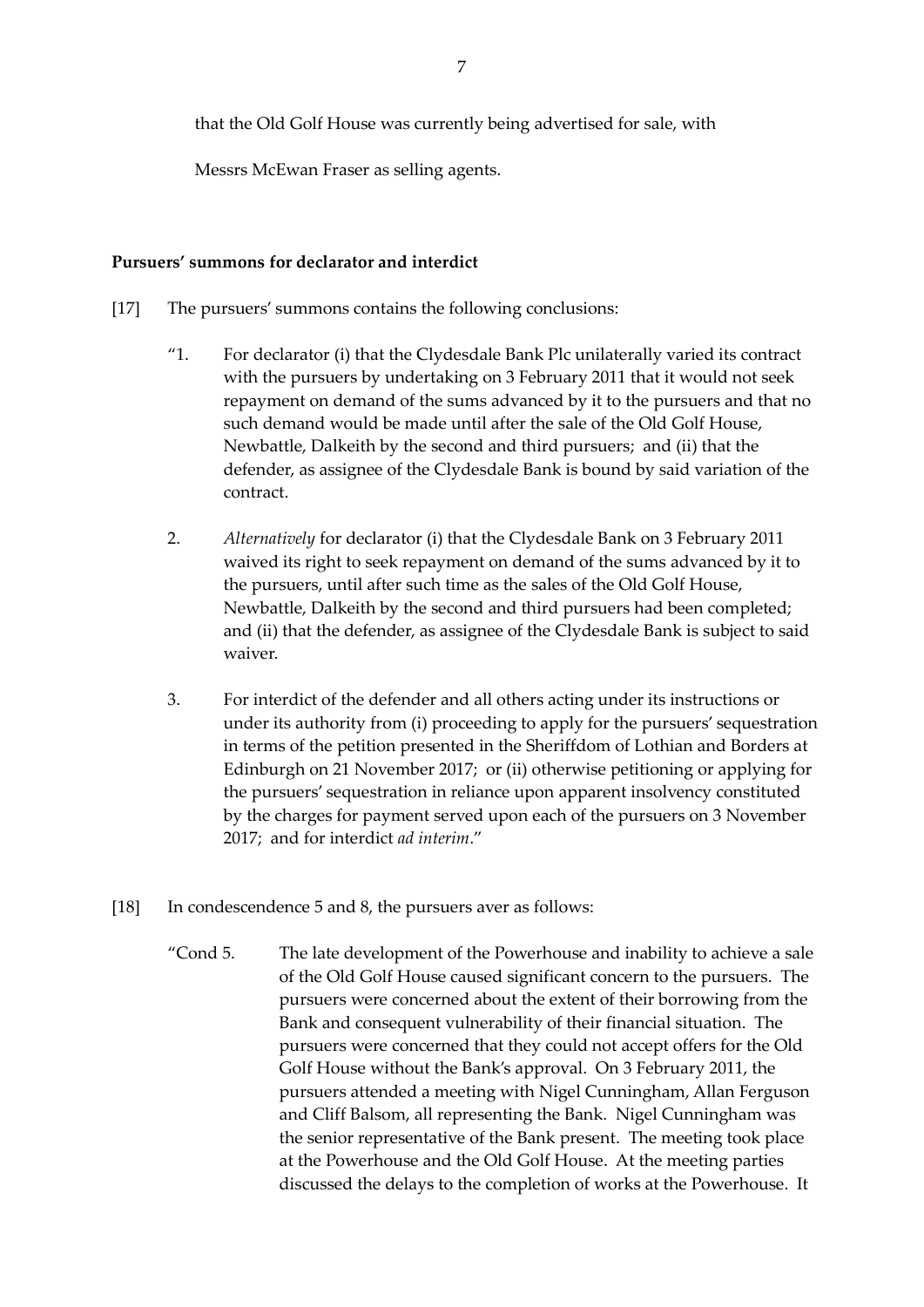was agreed that the pursuers would endeavour to move into the Powerhouse by 28 February. The attempts made to sell the Old Golf House were also discussed. The pursuers were told that the Bank would attempt to be 'flexible' in order to facilitate a sale and in respect of the finance provided to the pursuers. It was indicated by Mr Cunningham that the Bank would consider measures such as a part-exchange of a purchaser's property, or providing a mortgage for any purchaser of the Old Golf House if necessary. The engagement of a marketing consultant, Patsy McLaren, was discussed. During the course of the meeting, the third pursuer expressed concern at the financial position that the pursuers were in and the difficulties experienced in selling the Old Golf House. In reply to the concerns expressed, Mr Cunningham stated that the Bank wanted the pursuers to 'be able to get on with your lives.' Mr Cunningham told the pursuers that the Bank would continue to provide support. He explained that interest was not being applied or accrued to the accounts, and that no charges were being applied. Mr Cunningham stated to the pursuers: 'I am not here to pull the rug out from under you. Whatever happens, you won't lose out with all that has happened.' The pursuers understood (and a reasonable party would, in the whole circumstances of the meeting and the parties' contractual relationship, have understood) this to be a unilateral variation on behalf of the Bank of the parties' contractual relationship to the effect that the Bank would not proceed to demand repayment of the two overdraft accounts until the matters discussed at the meeting (that is, firstly the move by the pursuers to the Powerhouse and secondly the sales of the Old Golf House) had been completed. Such a variation prevented the pursuers from 'losing out' in the situation in which they found themselves, when compared to the situation which the pursuers and the Bank had anticipated when the facilities were arranged in 2008 (that is, redevelopment and sale to be achieved in a short period of time). …

Cond 8. The statement made by Nigel Cunningham on behalf of the Bank on 3 February 2011 constituted a variation to the rights of the parties under the terms of the Facility Letter and Standard Security. The defender, as the Bank's assignee, is bound by said variation. The pursuer accordingly seeks and is entitled to declarator as first concluded for. *Esto* the statement did not constitute a variation of the contract, it constituted a waiver of the Bank's rights. The pursuers have relied (and continue to rely) on that waiver and, in particular, with respect to the structure of the financial affairs which allows them to defer repayment until after the sale of the Old Golf House. This is the declarator sought in the alternative."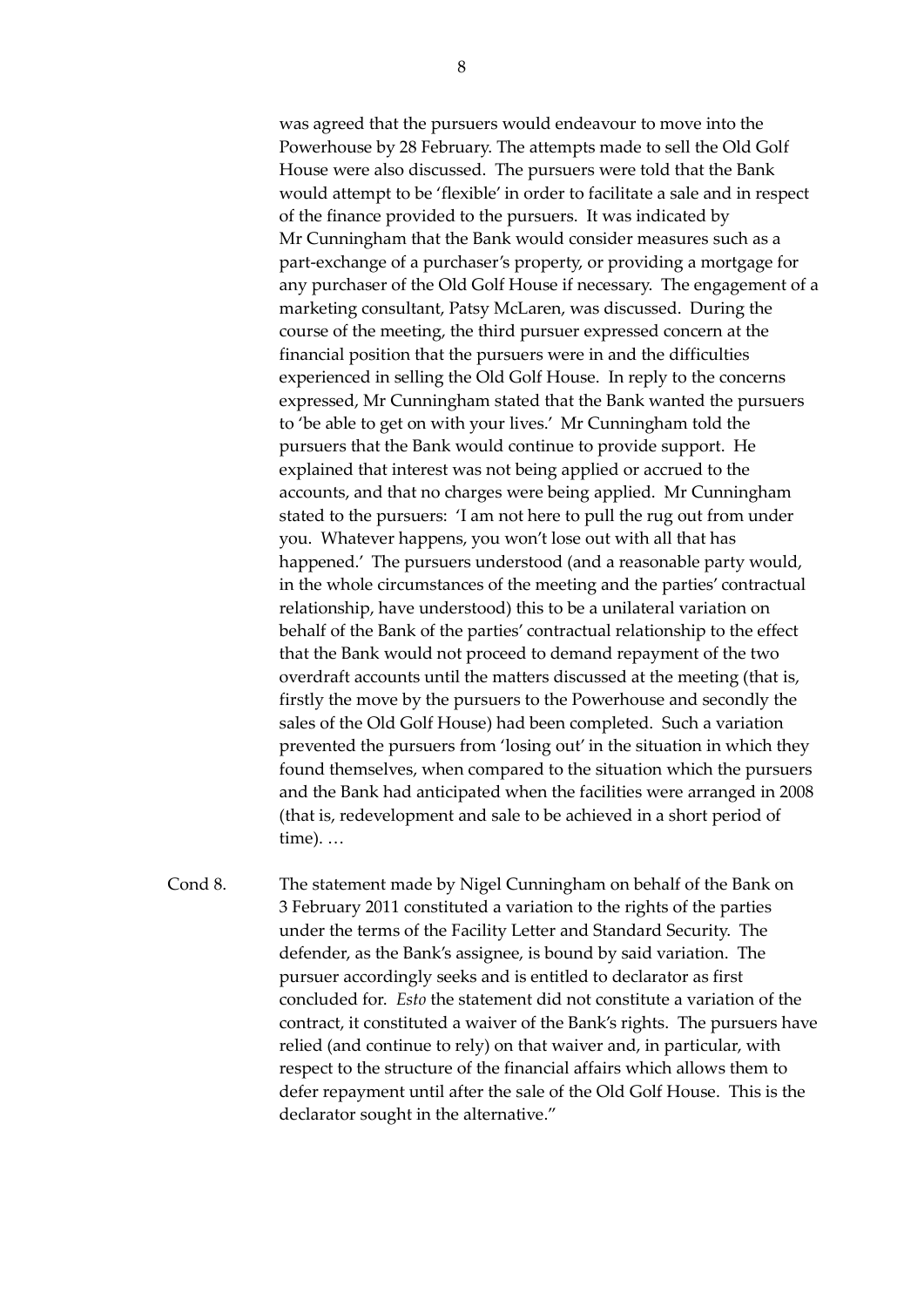## **The granting of interim interdict**

[19] As noted above, on 28 November 2017 the Lord Ordinary (Lady Wise) granted interim interdict in terms of the third conclusion. Giving written reasons later in an opinion dated 20 December 2017, the Lord Ordinary identified three separate stages of analysis:

" $[17]$  ... The first was that, having regard to the joint view expressed that it was no longer possible for the pursuers to seek to suspend the charge and so exceptional circumstances were required, that matter should be addressed first. On the face of the pleadings, the pursuers were badly let down by their previous agents in circumstances where they consider they had an argument for suspending the charge served in November 2017. I decided that the period during which exceptional circumstances had to be made out related particularly to the period from the service of the charge on 3 November 2017 onwards as it was during that period that suspension of the charges could have been sought. Considerations of the balance of convenience are much broader and are taken into account at the third stage of my analysis. It seemed to me that the circumstances averred in relation to the relevant period were exceptional. The pursuers had been entitled to rely on the previous agents who had been representing them for some time for advice and representation in relation to these new charges, which were in radically different terms from those served the previous year. Those solicitors appear to have taken no real cognizance of the extreme urgency of the situation and, on the account in the summons, left the pursuers without any individual to represent them during the critical period. The pursuers did not delay in seeking fresh legal representation and those now instructed took active steps to bring the matter into court as soon as reasonably practicable. Accordingly there was nothing dilatory about the way in which the pursuers approached matters following service of the charges on 3 November 2017 …"

[20] The Lord Ordinary then considered the authority of *Aitken* v *Aitken* 2005 Fam LR 59,

and continued:

" … For very different reasons than those put forward by the pursuer in *Aitken,* I considered that the pursuers in this case had made out exceptional circumstances that justified allowing a challenge to be made on equitable grounds. The combination of the failure of their previous agents to progress matters as instructed and the absence of any other remedy to halt the sequestration proceedings pending determination of the issues raised in this case were in my view exceptional enough and so formed a sufficient basis from this to move to the stage of considering whether to grant interim interdict applying the established tests for that …"

[21] The Lord Ordinary discussed the issues of a *prima facie* case and the balance of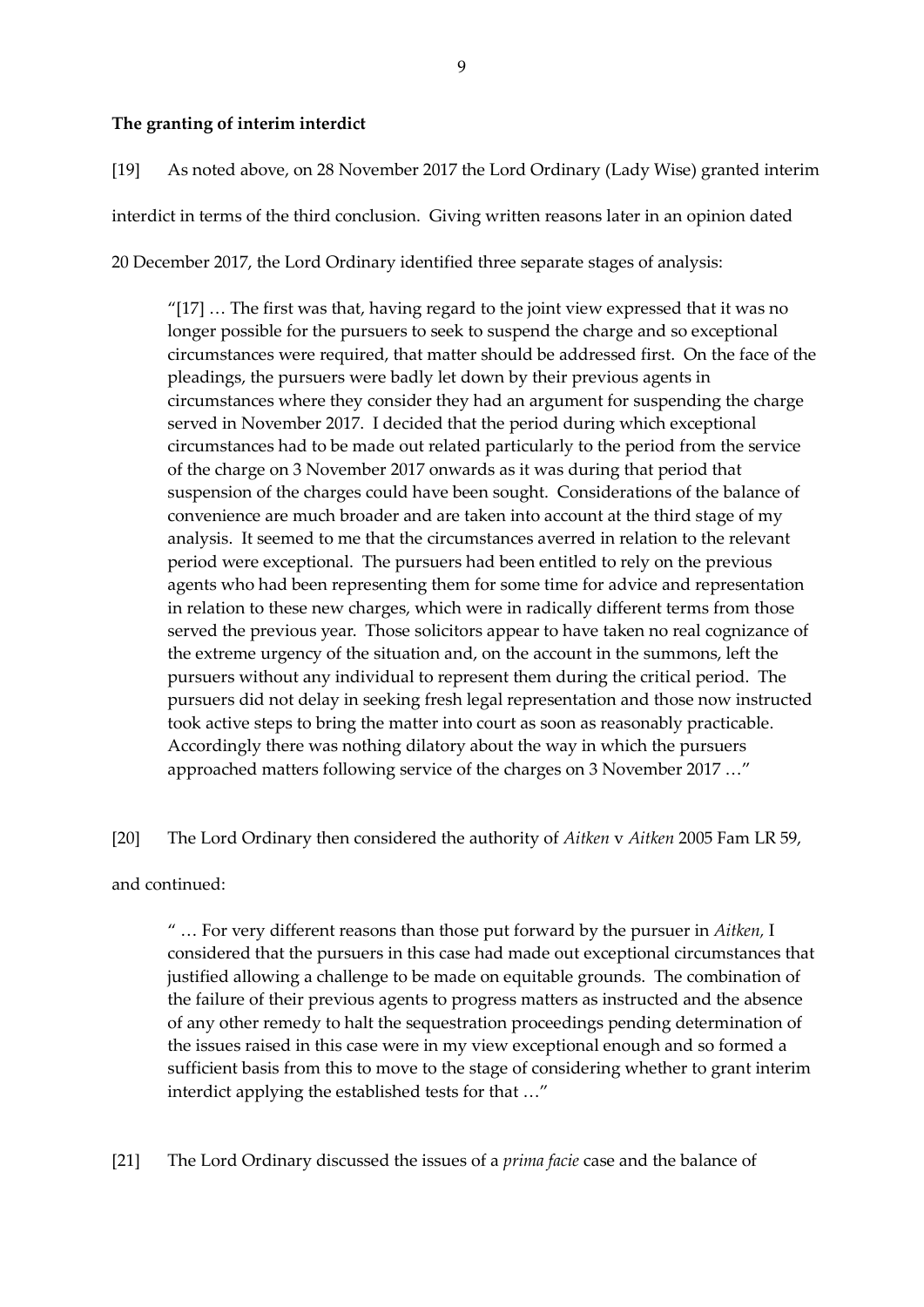convenience. She referred to *Royal Bank of Scotland plc* v *Carlyle* 2015 SC (UKSC) 93,

considered the issues of variation of a contract and waiver, and concluded:

"[19] … In my view, standing the whole background as explained, there was sufficient in the averments to conclude that the pursuers have stated a reasonably arguable case. [20] … I took into account that while a reasonable *prima facie* case had been made out, it was not the strongest case standing the conflicting formal loan documentation. I regarded the delay in raising the issue of the undertaking of February 2011 as neutral on balance of convenience as it was on *prima facie* case, given that the precise circumstances in which the account of the February 2011 meeting was given to the current agents and any question of whether it had also been given to the previous agent had not yet been explored. Having considered these two matters, it seemed to me that in all other respects, the balance of convenience overwhelmingly favoured the pursuers. They are an older couple who would be left without any legal remedy and face almost certain sequestration should interim interdict not be granted. On the face of their pleadings they have been subjected to unsatisfactory representation by their former legal agents in terms of losing the ability to mount a challenge to the charge before the expiry of the relevant days. If they succeed in securing a declarator of an undertaking by the bank in the terms sought, the enforcement action taken by the defender, served on the basis of a right to demand immediate repayment, would be shown to have been ill founded. The defender on the other hand has proceedings in the sheriff court for sequestration which could be sisted pending the outcome of these proceedings. If the position they have now stated in relation to the principal sum and interest and the ability to demand immediate repayment turns out to be correct, they will suffer little prejudice. In all the circumstances, I decided to exercise my discretion in favour of granting the orders sought by the pursuers."

[22] The bank reclaimed.

## **The Bankruptcy (Scotland) Act 2016**

[23] The Bankruptcy (Scotland) Act 2016 provides *inter alia:*

## "**16 Meaning of 'apparent insolvency'**

The apparent insolvency of a debtor is constituted … whenever –

(f) following the service on the debtor of a duly executed charge for payment of a debt, the days of charge expire without payment …

## **22 When sequestration is awarded**

… (3) Where a petition for sequestration of the estate of a debtor is presented by – (a) a creditor …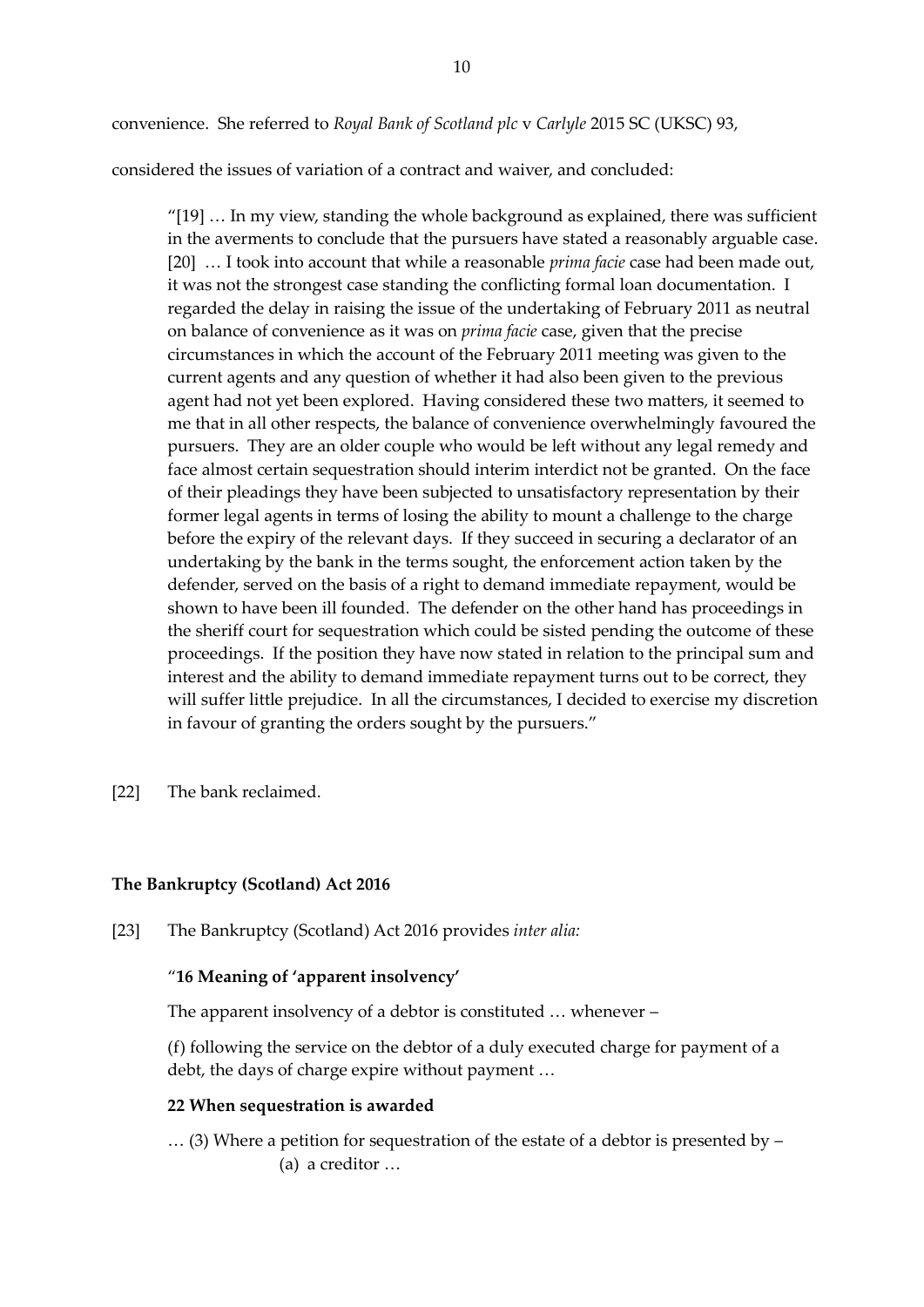the sheriff must grant warrant to cite the debtor to appear before the sheriff on such date as is specified in the warrant to show cause why sequestration should not be awarded …

… (5) The sheriff must forthwith award sequestration on [a petition by a creditor] on being satisfied –

… (e) that .. the requirements of this Act relating to apparent insolvency have been fulfilled.

(6) But subsection (5) is subject to section 23 …

(7) In this Act, 'the date of sequestration' means – ...

(b) where the petition for sequestration is presented by a creditor … and sequestration is awarded, the date on which the sheriff granted warrant under subsection (3) …

# **23 Circumstances in which sequestration is not to be awarded in pursuance of section 22(5)**

(1) Sequestration must not be awarded in pursuance of section 22(5) if –

- (a) cause is shown why sequestration cannot competently be awarded,
- (b) the debtor forthwith pays or satisfies, or produces written evidence of the payment or satisfaction of –
	- (i) the debt in respect of which the debtor became apparently insolvent, and
	- (ii) any other debt due by the debtor to the petitioner and to any creditor concurring in the petition.
- (2) Where the sheriff is satisfied that the debtor will, within 42 days beginning with the day the debtor appears before the sheriff, pay or satisfy the debts mentioned in sub-paragraphs (i) and (ii) of subsection (1)(b), the sheriff may continue the petition for no more than 42 days.
- (3) [Continuation in the event of a debt payment programme being applied for] …

#### **30 Recall of sequestration by sheriff**

- (1) The sheriff may recall the award of sequestration if satisfied that in all the circumstances of the case (including those arising after the date of the award) it is appropriate to do so.
- (2) In particular, the sheriff may recall the award if satisfied
	- (a) that the debtor has paid the debtor's debts in full,
	- (b) that a majority in value of the creditors reside in a country other than Scotland and that it is more appropriate for the debtor's estate to be administered in that other country, or
	- (c) that another award of sequestration of the estate, or of an analogous remedy, as defined in section 17(6), has (or other such awards have) been granted …"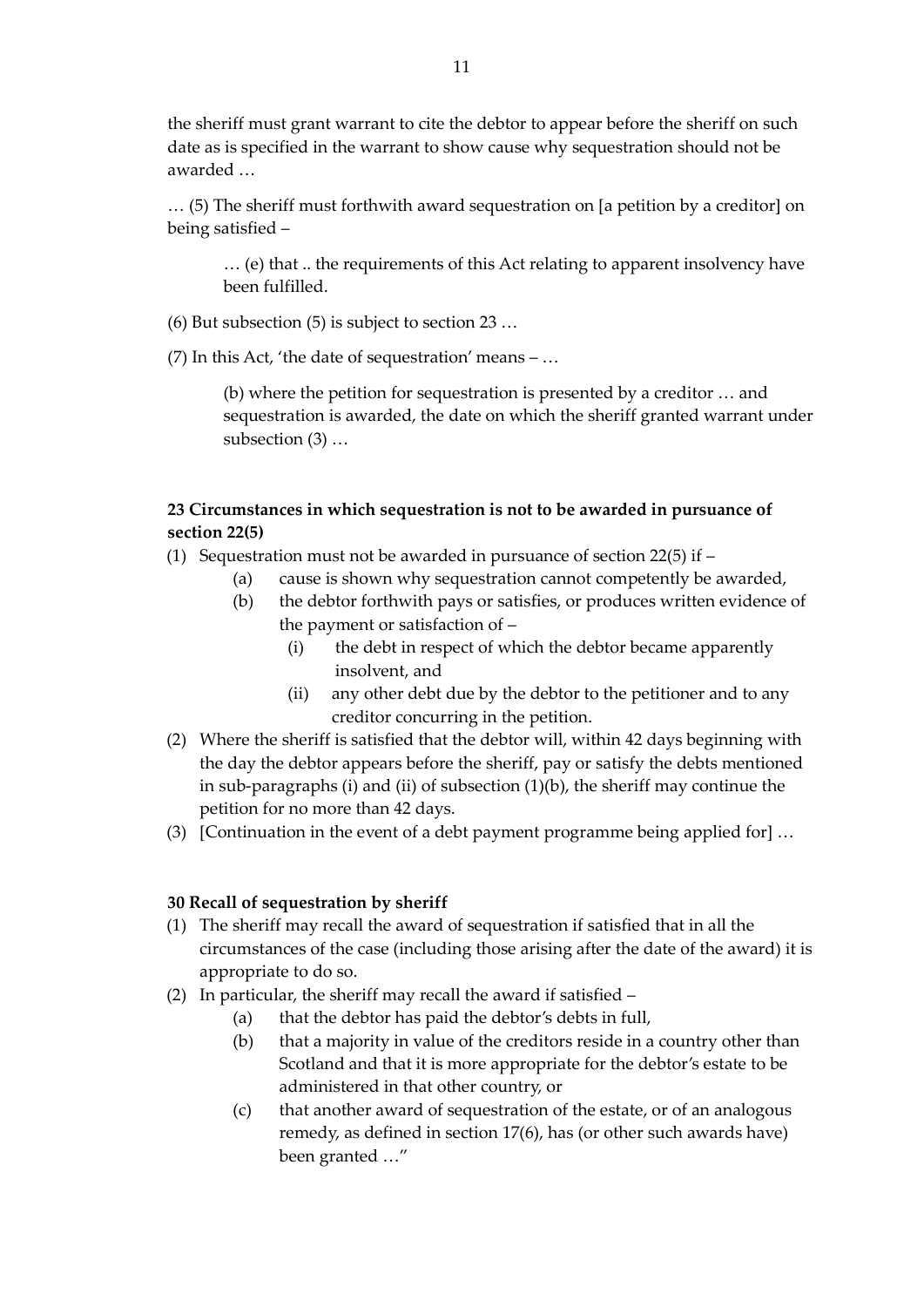#### **Submissions for the defender and reclaimer**

[24] Senior counsel for the defender submitted that the reclaiming motion should be granted and the interim interdict recalled.

#### *Ground of appeal 1: the fundamental policy of bankruptcy law*

[25] The Lord Ordinary had erred in failing to take into account the summary nature of sequestration. Five propositions were advanced:

(i) The fundamental policy was that once a person was "apparently insolvent", his property had to be managed in such a way as to protect the body of creditors. (ii) The ensuing sequestration proceedings provided for in the Bankruptcy (Scotland) Act 2016 did not leave the court with a general equitable discretion to refuse or delay the proceedings once they had commenced. The proceedings "commenced" on the

date when warrant to cite was granted (23 November 2017).

(iii) The court could only intervene in sequestration proceedings at common law if to do so was consistent with the underlying policy and with the 2016 Act.

(iv) Only those limited instances could properly be considered as "exceptional circumstances", affording the court a limited discretion at common law (and not a general equitable discretion).

(v) Because there was no room for the court to exercise a general equitable discretion, the reclaiming motion was not concerned with whether the Lord Ordinary had failed properly to exercise her discretion or whether the Inner House could interfere with the exercise of discretion.

[26] Senior counsel submitted that *esto* those propositions were held to be wrong, and the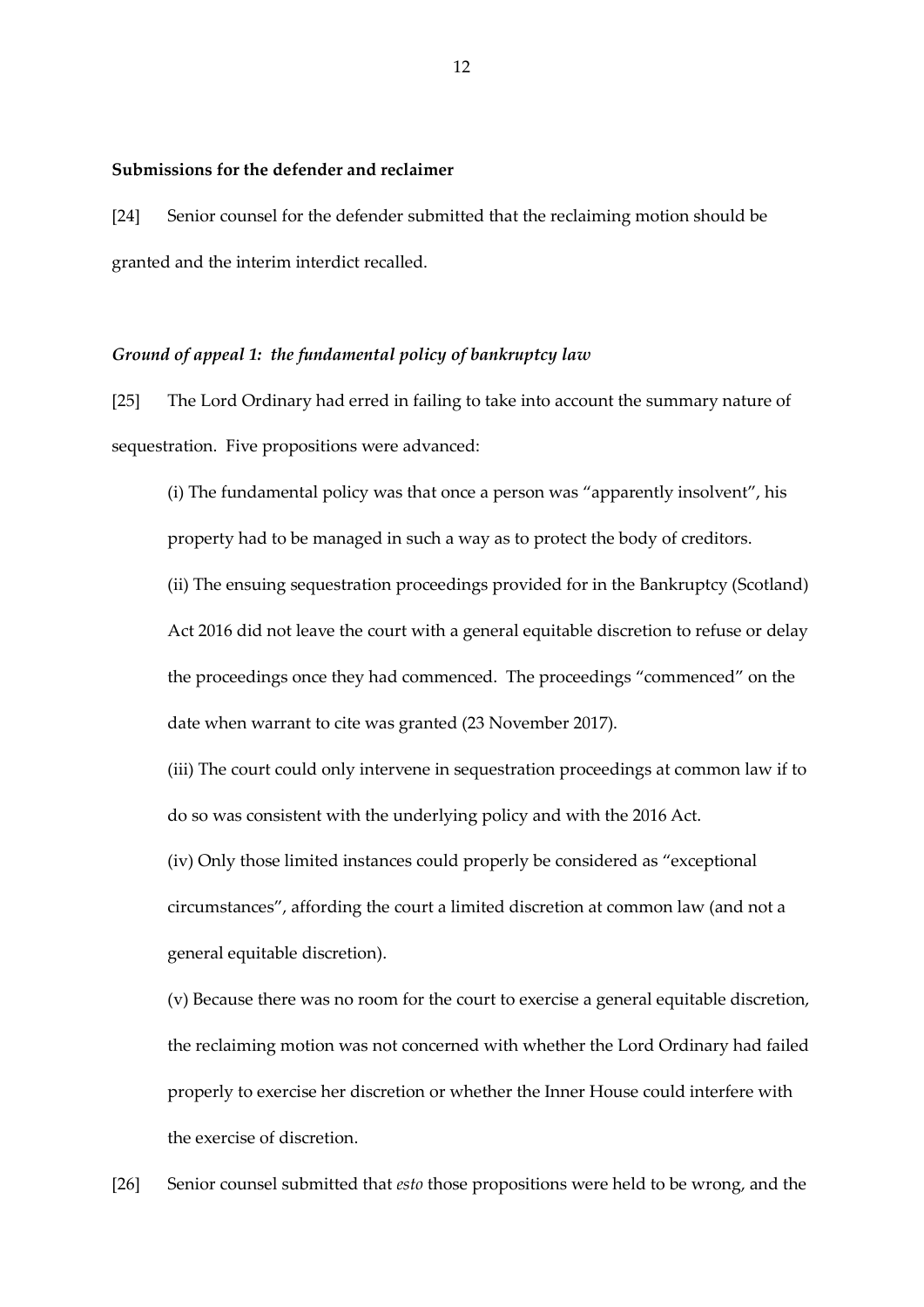court were to find that it had a general equitable discretion in sequestration proceedings such as to engage issues of *prima facie* case and balance of convenience, any such discretion had to be exercised in the context of the fundamental policy of sequestration. Accordingly the court would require to be satisfied that the basis of the case for intervention was sufficiently strong to justify the risk of possible prejudice to the underlying policy. The case for intervention would require to be cogent and convincing.

[27] Against that background, senior counsel submitted that the Lord Ordinary erred in paragraph [17] of her judgment. She misdirected herself in finding that she was entitled to exercise a general equitable discretion. She erred in considering only the interests of the pursuers, and not the interests of the body of creditors as a whole. Delay to sequestration proceedings ran counter to the underlying policy of bankruptcy. Bankruptcy proceedings were intended to be summary. Practical problems would arise, including the incurring of further debts which would not rank in the sequestration, payments made by the debtor, and general uncertainty for those dealing with the debtor in a state of apparent insolvency. Unless the debtor's estate was managed in terms of the 2016 Act, there was a risk that the debtor would continue to deal with his estate by, for example, taking on new debt, or dissipating assets, thus prejudicing creditors as a whole.

[28] It was acknowledged that counsel's submissions before the Lord Ordinary had focused upon "exceptional circumstances" in the context that there existed a general equitable discretion: but in fact there was no such discretion. The law was well-established: the courts could only intervene and stop a sequestration if to do so was consistent with the policy underlying the 2016 Act: proposition (iii) above. Reference was made to *Sutherland* v *Sutherland* (1843) 5 D 544; *Joel* v *Gill* (1859) 929 at page 937; *Scottish Milk Marketing Board* v *Wood* 1936 SC 604, at pages 610-611; *Liquidators of Grampian Maclennan's Distribution Services*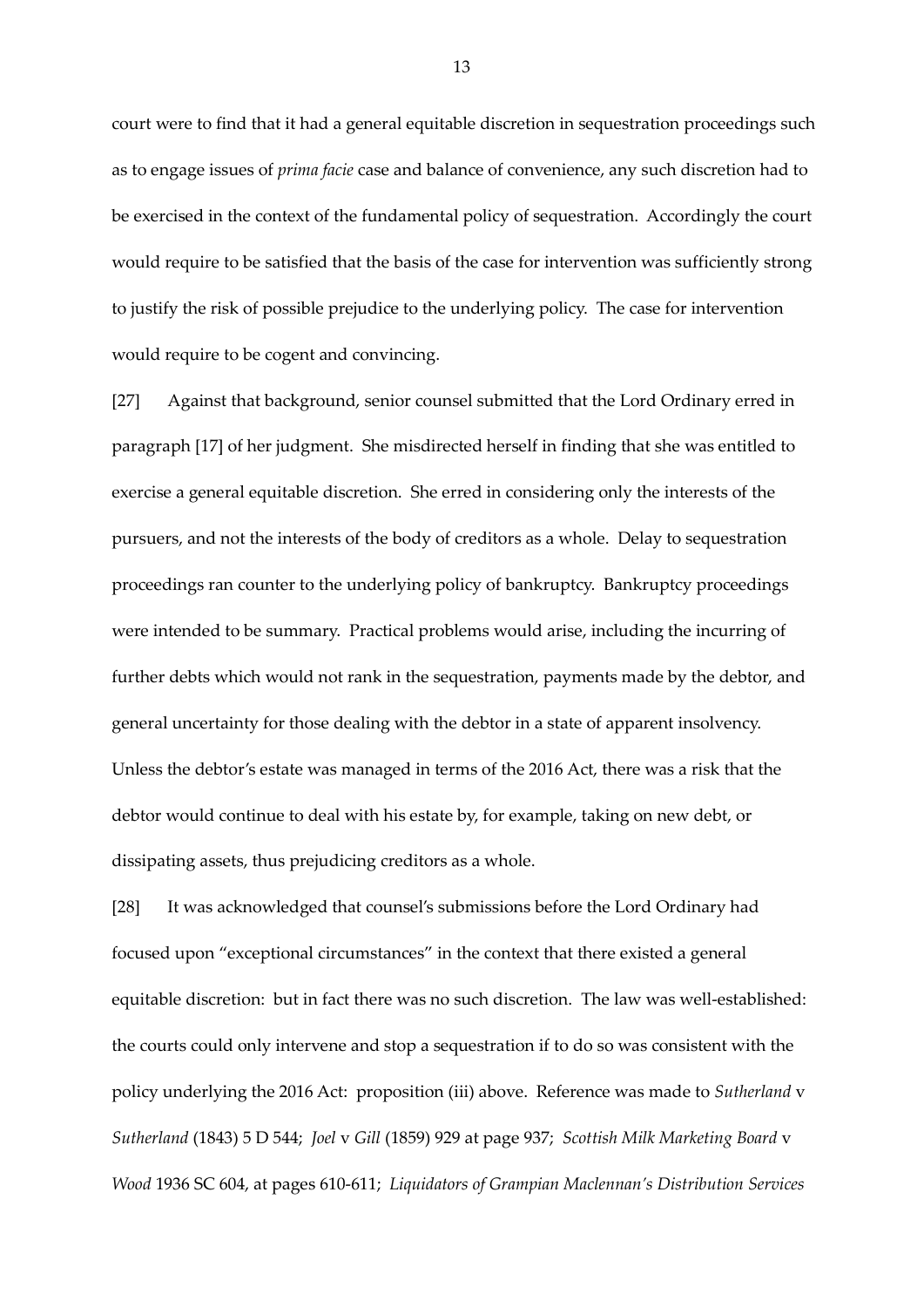*Ltd* v *Carnbroe Estates Ltd* 2018 SLT 205, at paragraph [12] *et seq*.

[29] The authorities demonstrated that the law did not permit the court to interdict sequestration proceedings once apparent insolvency had been constituted and sequestration proceedings had been commenced. If that were to be permitted, the fundamental policy of bankruptcy law would be subverted. Once sequestration proceedings had commenced, it was too late to challenge the debt (*Sutherland* v *Sutherland cit sup*). It was permissible for the debtor to challenge the debt prior to the commencement of sequestration proceedings, as the pursuers had done in 2016. But once sequestration proceedings had commenced, it was too late.

[30] The 2016 Act permitted limited challenges to an award of sequestration, and, in certain specific circumstances, recall of sequestration. Reference was made to section 23(1) of the 2016 Act ("cause shown", or payment of the debt, preventing the award of sequestration) and section 30(1) (recall of an award of sequestration). Relevant authorities were cited. [31] If this court took the view that *Aitken* v *Aitken* 2005 Fam LR 59 decided that the court had a general discretion to stop sequestration proceedings, it was submitted that Lord Hodge erred in so holding, as he was then interfering with a sequestration process which was not itself challenged (for example, by a writ seeking reduction of the charge for payment). But senior counsel submitted that Lord Hodge had not in fact so held: too much was being read into paragraph [5] of his judgment. There was no way of intervening unless to do so would be consistent with the policy of the 2016 Act (proposition (iii)). The 2016 Act did not offer the debtor the option of providing security for payment: but in the particular facts of the family law case of *Aitken,* the husband having consigned £36,000, the Lord Ordinary was able in the exceptional circumstances of that case to grant interim interdict without subverting the policy of the 2016 Act. The decision in *Aitken* was restricted to its particular facts, and was not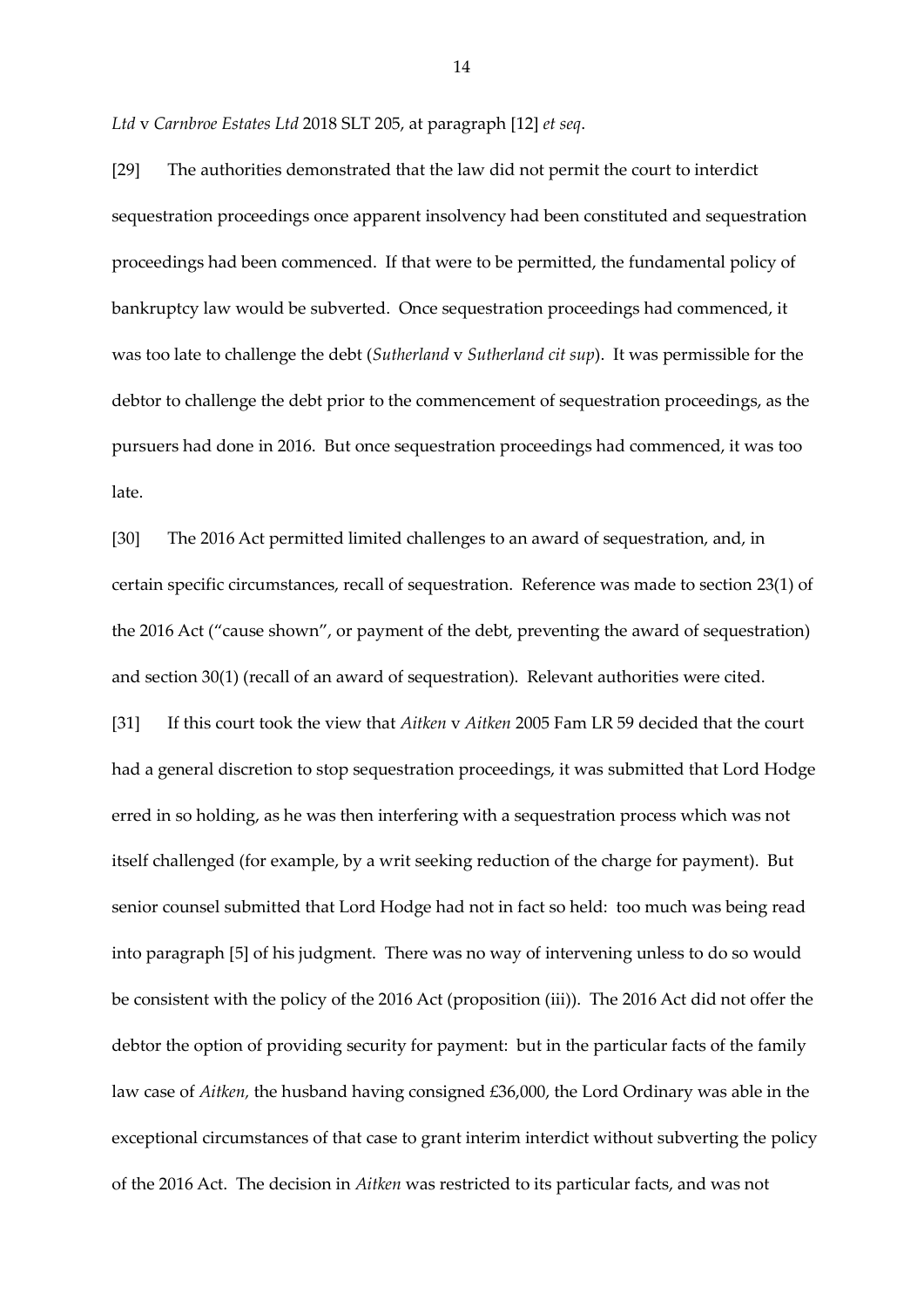authority for a general equitable discretion to interdict bankruptcy proceedings.

## *Ground of appeal 2: no exceptional circumstances*

[32] Senior counsel submitted that, *esto* the Lord Ordinary had taken the summary nature of sequestration into account, she erred in finding that exceptional circumstances existed such as to warrant the grant of interim interdict and delay the sequestration proceedings. Failure on the part of the pursuers' former solicitors did not qualify. It was not a ground which would prevent sequestration being awarded in terms of section 23, nor would it justify recall in terms of section 30.

[33] *Esto* failure on the part of solicitors was relevant, the Lord Ordinary had left out of account the following relevant factors:

- 1. The solicitors in question had acted for the pursuers in 2016, and had raised interdict proceedings in respect of an earlier charge, prior to sequestration proceedings being commenced.
- 2. Following upon the Financial Ombudsman's rejection of the pursuers' complaint in mid- 2017, the defender's solicitors wrote to the pursuers' solicitors advising that a charge would be served. The pursuers' solicitors, in their reply, did not mention any agreement that the debt would not be enforced until the Old Golf House had been sold.
- 3. The email correspondence in November 2017 suggested dilatoriness on the pursuers' part, rather than failure on the part of their solicitors.
- 4. The pursuers' current solicitors had lodged a *caveat* in Edinburgh Sheriff Court, and appeared at the sheriff court on 23 November 2017 to oppose the granting of the warrant to cite.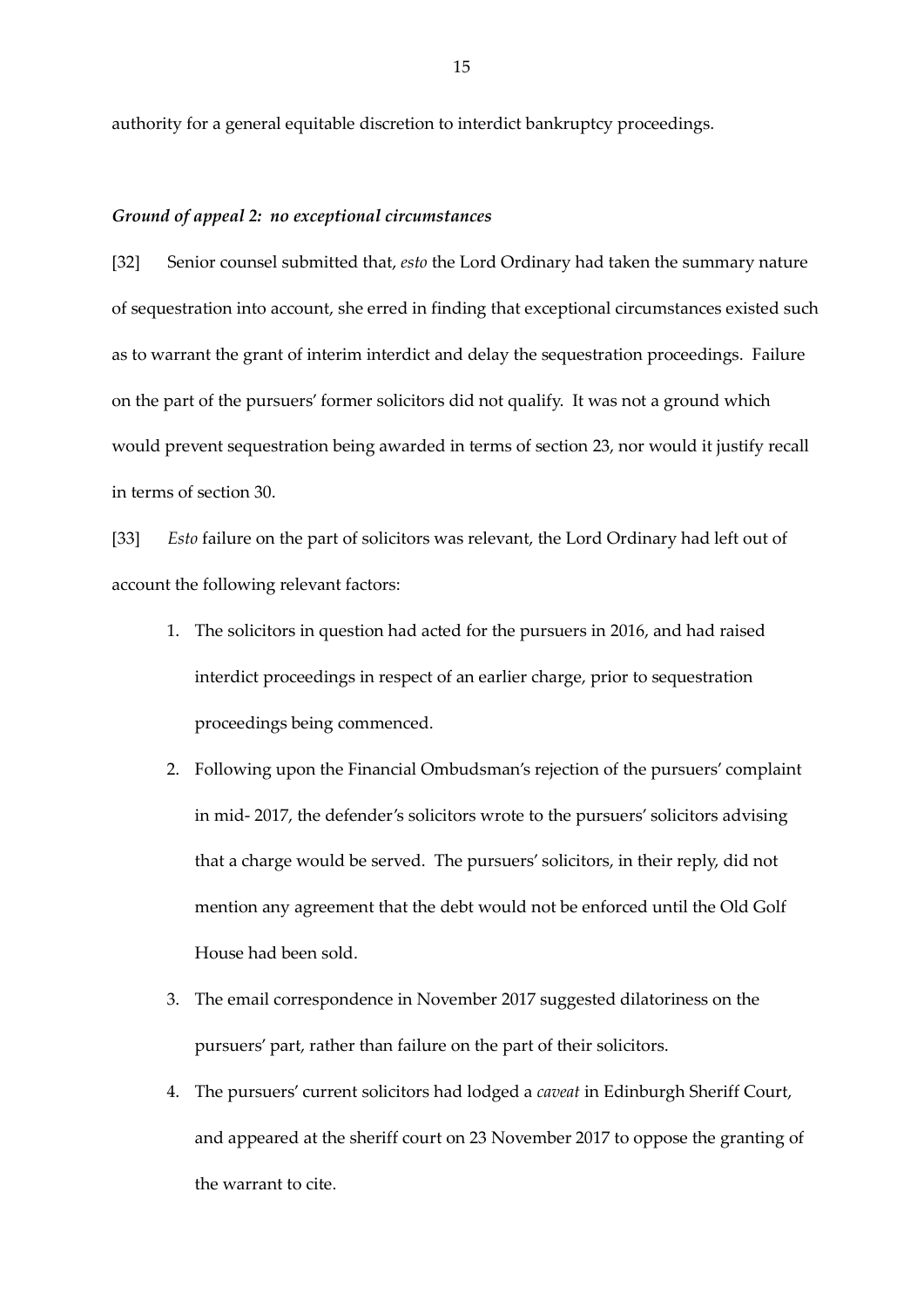Those factors made it clear that the pursuers were well familiar with the stages of the process, and were well aware of the urgency of matters. The Lord Ordinary erred in concluding that exceptional circumstances had been made out.

#### *Ground of appeal 3: a weak prima facie case*

[34] If, contrary to the defender's position, the Lord Ordinary had a wide equitable discretion on the question of interim interdict in a sequestration, that discretion had to be exercised in the context of the policy underlying bankruptcy law. The court would have to be satisfied that the underlying basis of the case for interim interdict was sufficiently strong to justify any possible prejudice to the underlying policy caused by delay to the sequestration proceedings. Any attempt to interdict a sequestration process had to make out a cogent and convincing *prima facie* case (*Gillespie* v *Toondale Ltd* 2006 SC 304). A colourable case was insufficient.

[35] In the present case, the productions did not support the averments in condescendence 5 of the summons. Furthermore, any oral comments by Mr Cunningham, upon which the pursuers sought to rely, could not properly be construed as giving such an undertaking. The affidavits spoke of the defender's desire to help, to be flexible, and to rearrange finances if necessary. But there was then a leap to the pursuers' understanding that an undertaking had been given not to call up the debt until the Old Golf House had been sold. There was no factual basis for that assertion. In the context of bankruptcy law, no *prima facie* case had been made out.

#### *Final submission for the defender*

[36] On the basis of all or any of the three grounds of appeal, the reclaiming motion should be allowed and the interim interdict recalled.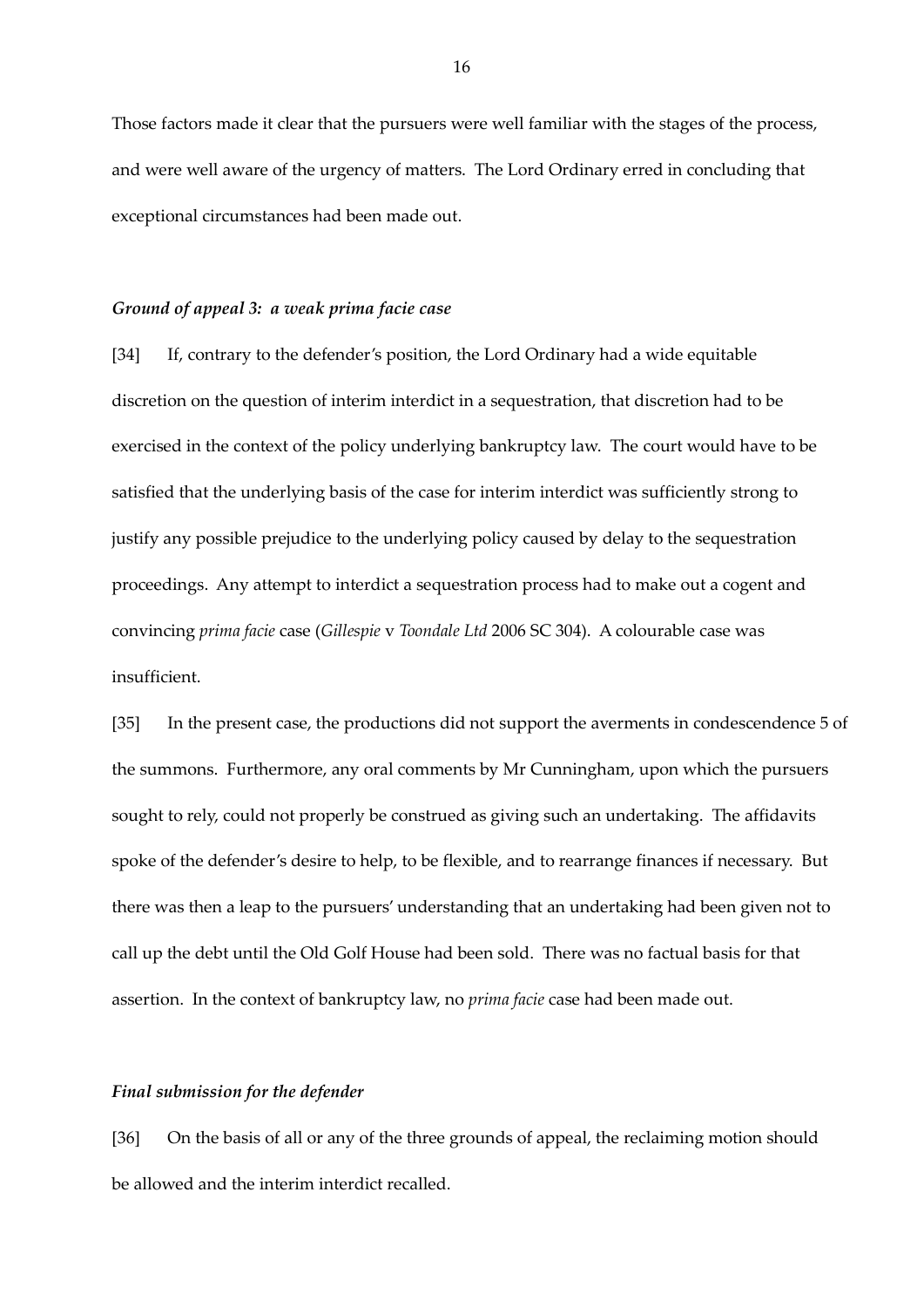#### **Submissions for the pursuers**

[37] Senior counsel submitted that there had been an exercise of the Lord Ordinary's discretion which should not lightly be interfered with (*Scottish Power Generation Ltd* v *British Energy Generation (UK) Ltd* 2002 SC 517, paragraph [18]).

[38] It was unnecessary for the pursuers to seek reduction of the charge: interim interdict (and ultimately permanent interdict) would prevent the charge from being used, and it would expire after four months. The pursuers would also have declarators in terms of the first two conclusions (a unilateral variation of the contract by the undertaking, or alternatively waiver of the right to seek repayment).

[39] There was no basis in the bankruptcy legislation for excluding common law remedies such as interdict (cf the approach in *Aitken* v *Aitken cit sup*). The defender's first proposition concerning the summary nature and underlying policy of bankruptcy law (in particular, speed and efficiency) was accepted: but that policy did not have the consequences contended for. The authorities referred to did not strip the court of its right to grant an interim interdict. The fundamental policy of bankruptcy law was entirely respected by the imposition of the "exceptional circumstances" test. The defender sought to put a gloss on the definition of the fundamental policy as being "for the protection of creditors". The correct approach was that the court had an equitable discretion which it could exercise only if exceptional circumstances existed.

[40] There was a parallel between the present case and the case of *Aitken*. In *Aitken,* the creditor was given judicial security in the form of consignation. In the present case, the defender held a heritable security, namely the standard security. Thus the present case was directly comparable to *Aitken,* and for that reason alone – because of the security for the debt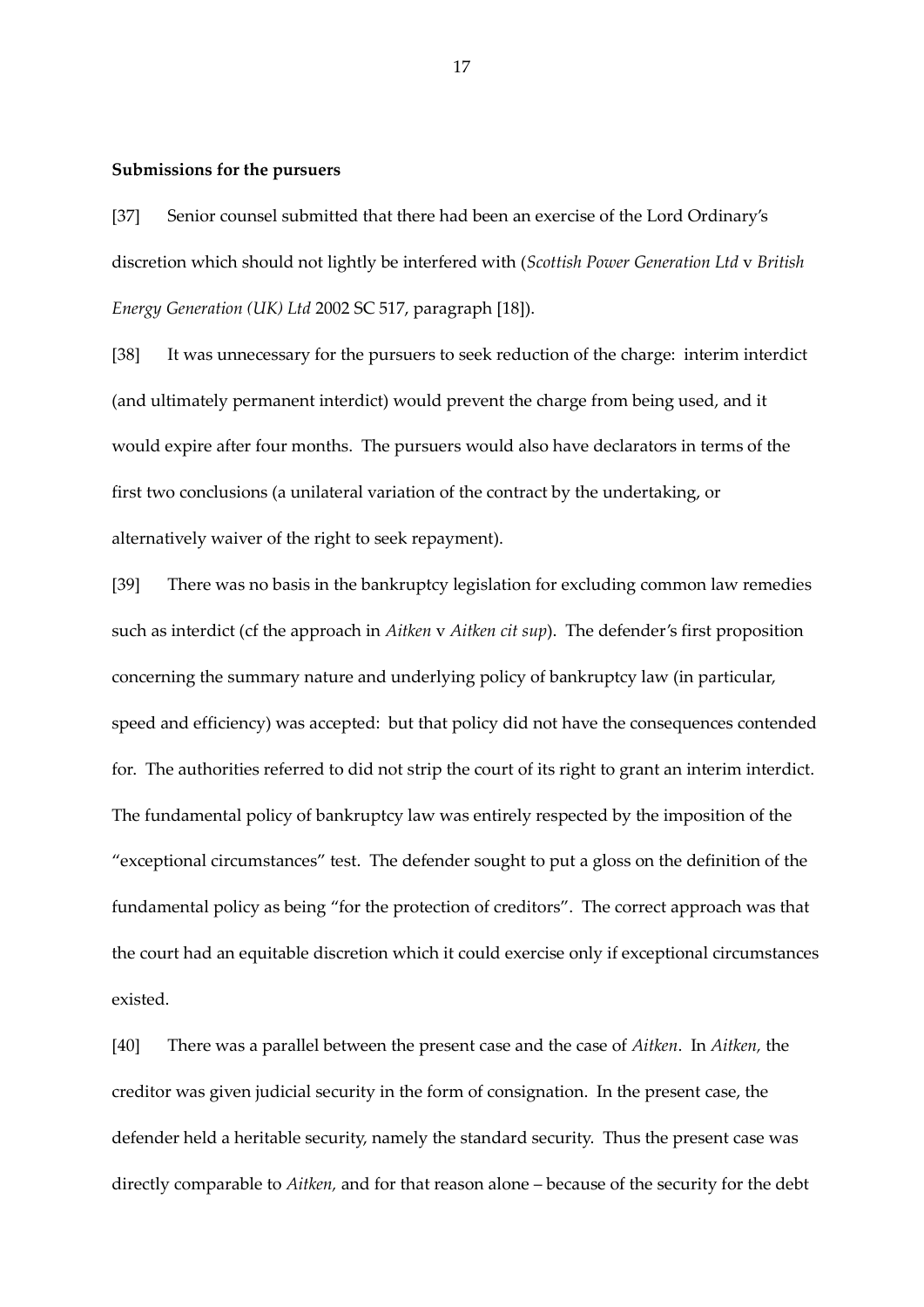– was an example of "exceptional circumstances". A second reason for deeming the present case to be one of "exceptional circumstances" was the solicitors' failure.

[41] The sequestration proceedings in *Aitken* had been sisted and remained sisted until matters were resolved. Thus all the protections for creditors remained in place. Similarly in the present case, the sequestration proceedings had been sisted and could remain sisted until matters were resolved. All the protections would remain in place. In any event, the only creditor currently identified to date was the defender, and the defender held the standard security.

[42] In respect of the first ground of appeal, the Lord Ordinary was clearly aware of the summary nature of sequestration and the limited grounds for challenge. She properly set herself the task of assessing whether or not exceptional circumstances existed. She further addressed prejudice in a general sense in paragraph [20] of her judgment. Her conclusion was that the granting of interim interdict would cause the pursuers considerable prejudice and the defender little prejudice: such a conclusion could not be faulted.

[43] As for the second ground of appeal, it was for the Lord Ordinary to assess the question of exceptional circumstances. The Lord Ordinary was entitled, on the basis of the averments, information, and submissions before her, to reach the conclusion she did. Only if the appeal court could hold that the Lord Ordinary's conclusion was one which no reasonable Lord Ordinary could have reached could the appeal court interfere.

[44] In relation to the third ground of appeal (an inadequate *prima facie* case), there was no "higher test". All that was required was a good arguable case (*Schuh Limited* v *Shhh … Ltd*  [2011] CSOH 123 at paragraph [13]). It was for the Lord Ordinary to assess the productions, as she had in paragraph [18] of her opinion. Even if (contrary to the pursuers' submission) the appeal court was entitled to open up and re-assess the Lord Ordinary's assessment, and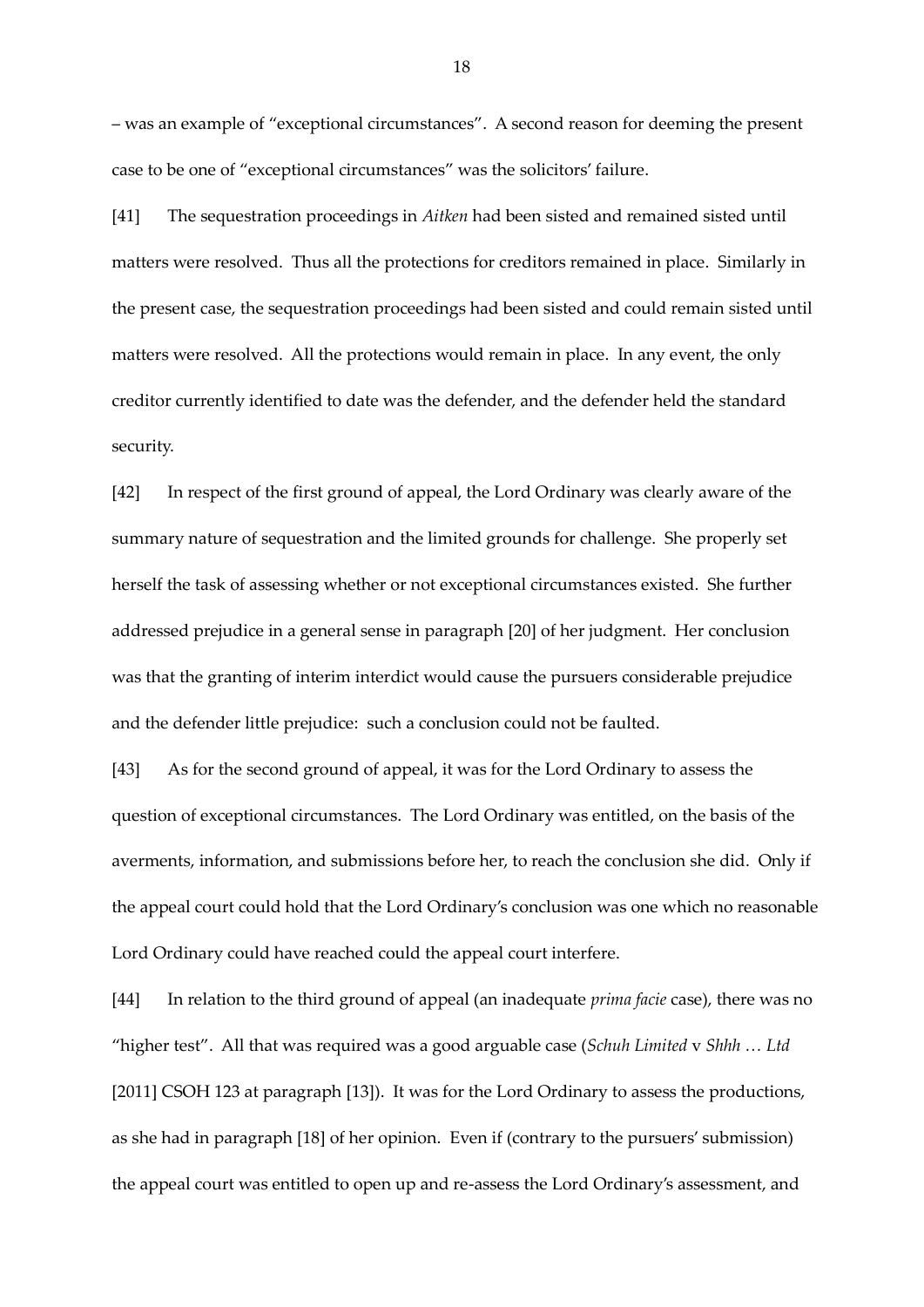even if there were no written productions supporting the pursuers' position, the pursuers could point to inaction on the part of the bank for four years, which was in keeping with the unilateral undertaking said to have been given by the bank. The question of performance would be a matter for proof. What was said at the meeting could bind the bank (*Royal Bank of Scotland* v *Carlyle* 2015 SC (UKSC) 93, paragraphs 28 and 35). A proof was therefore required. The matter was highly fact-sensitive. The Lord Ordinary accepted that the pursuers' case was not a strong one, but she held that there was a sufficient *prima facie* case, and was entitled to do so. The pursuers in their averments pled a number of key facts, including:

- the bank's direct interest in the sale of the Old Golf House;
- the bank's virtual veto when offers were assessed (a rather unusual feature of the case);
- the assurances given at the meeting on 3 February 2011.

[45] Mr Cunningham's affidavit was based on his notes. He would be subject to crossexamination in a proof. The bank's actings over the four years following the February 2011 meeting would be the subject of scrutiny.

[46] The third pursuer's recollection of the meeting, as set out in her affidavit, was likely to be more accurate. The bank's involvement in the marketing of the Old Golf House, including providing a marketing consultant and paying for the pursuers' removal, gave rise to a particular context in which Mr Cunningham's statements fell to be construed. Such a highly fact-sensitive situation required to go to proof.

[47] In the result there were no good grounds for disturbing the Lord Ordinary's exercise of her discretion.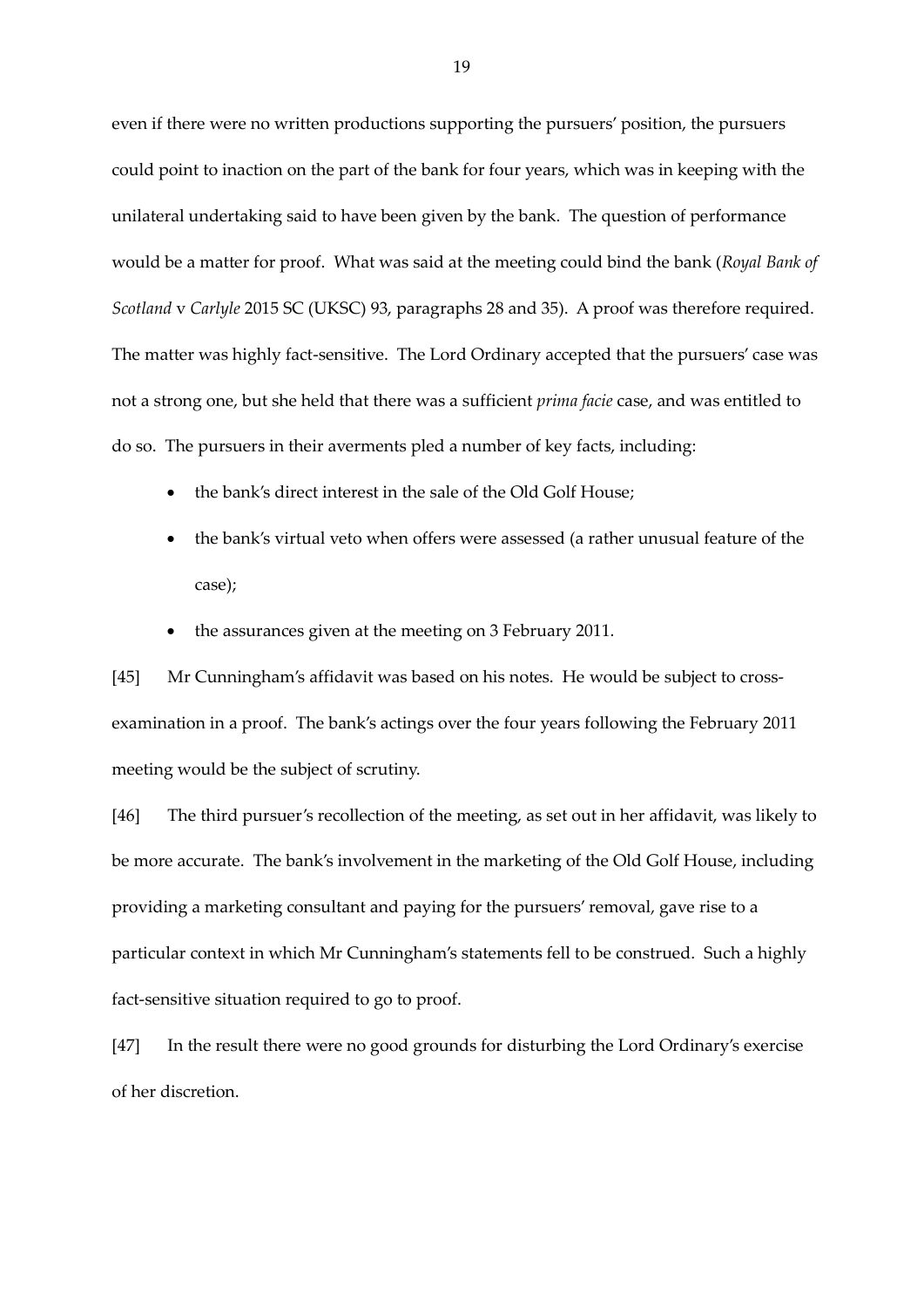### **Discussion**

## *The policy of bankruptcy law*

[48] At the outset, we note that the defender's argument based on the policy of bankruptcy law was not one which was advanced before the Lord Ordinary.

[49] The policy of bankruptcy law is to ensure that the procedure following upon an award of sequestration is summary and expeditious, taking the management of the estate out of the debtor's hands and protecting the interests of the body of creditors. There is no appeal against an award of sequestration, and the court will in general not intervene to interrupt the proceedings or bring them to a halt. That much is clear from the decided cases; and nothing in the Bankruptcy (Scotland) Act 2016 (a consolidating Act) suggests any intention to depart from that policy. The summary procedure includes the vesting of the estate in the trustee in bankruptcy, the termination of the debtor's intromissions with the estate, challenges to acts which might constitute gratuitous alienations or unfair preferences, and ultimately the distribution of funds amongst creditors, all with a view to protecting the general body of creditors and ensuring a fair distribution of the estate (cf *Liquidators of Grampian Maclennan's Distribution Services Ltd* v *Carnbroe Estates Ltd* 2018 SLT 205 at paragraph [12] *et seq*).

[50] An award of sequestration activates the earlier date of the grant of warrant to cite (in this case, 23 November 2017) as being the "date of sequestration": section 22(3) and (7)(b) of the 2016 Act, the latter subsection containing the qualifying phrase "*and sequestration is awarded*". In other words, it is only if and when there is a subsequent award of sequestration that the date of the grant of warrant to cite becomes relevant and operative (*Report on the Consolidation of Bankruptcy Legislation in Scotland,* Scot Law Com No 232, May 2013, page 6). When an award of sequestration is made (which might have occurred in the present case on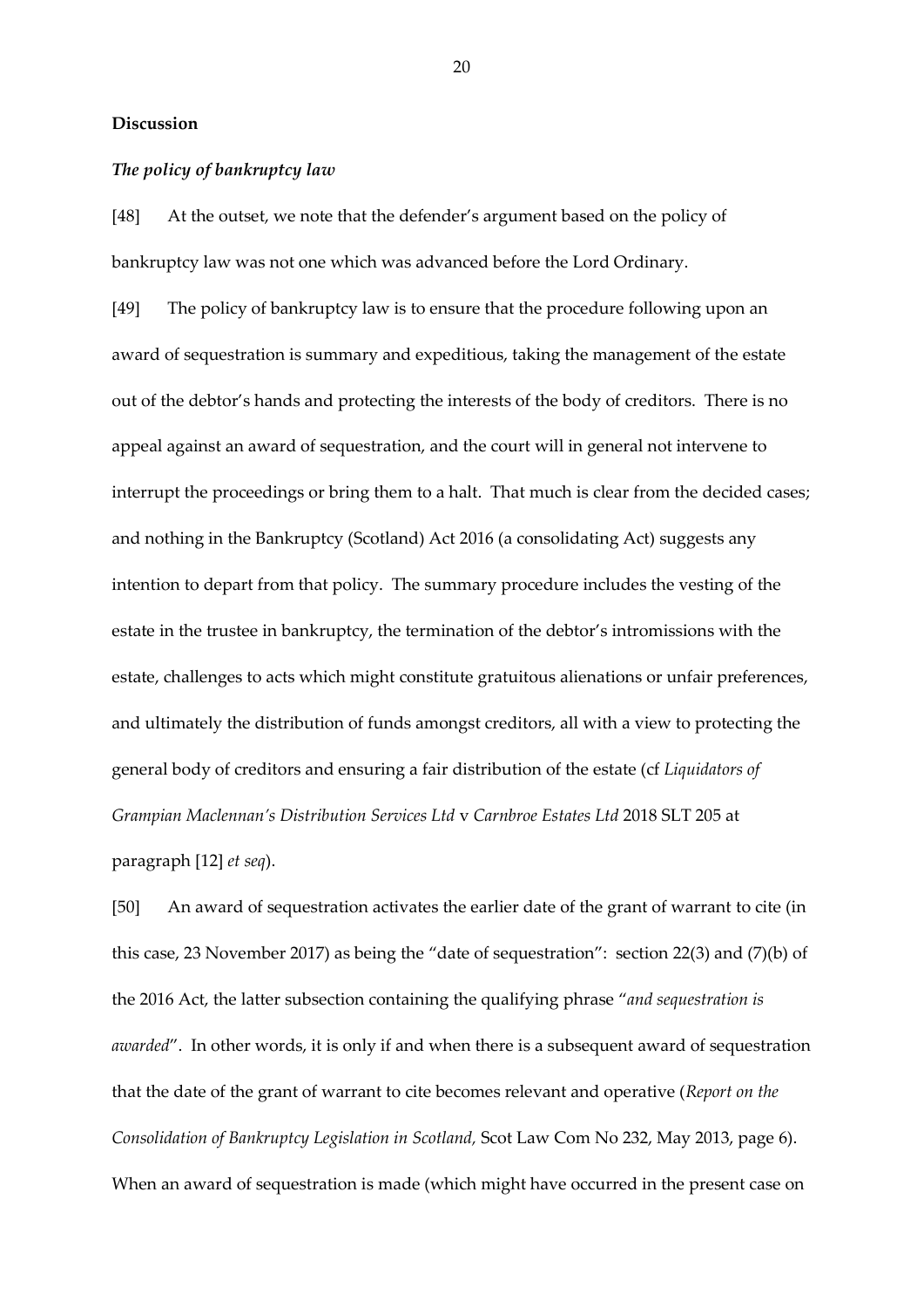21 December 2017, but for the interim interdict), the estate vests in the trustee as at the date of warrant to cite (23 November 2017); ranking is assessed using that date as the operative date; and challenges to gratuitous alienations and fraudulent preferences may be made, using that date as the operative date. But unless and until an award of sequestration is actually made, these consequences do not occur – and they may never occur if, for example, cause were to be shown why sequestration should not be awarded (section 22(3)), and no award of sequestration was made.

[51] Following upon an award of sequestration, the only statutory means available to a debtor seeking to halt the procedure is a petition for recall in terms of section 30 of the 2016 Act. It has, however, been recognised for some time that in certain circumstances the court may intervene to bring the sequestration to a halt. An action for reduction of the award of sequestration is competent: *Central Motor Engineering Co* v *Galbraith* 1918 SC 755, Lord Johnston at page 769; Lord Mackenzie at page 770; and Lord Skerrington at page 770; *Arthur* v *The SMT Sales and Service Company Ltd* 1999 SC 109 at page 115; see also *Wright* v *Tennent Caledonian Breweries Ltd* 1991 SLT 823, Lord Hope at pages 825-826. Whether such an action will succeed is another matter, but we are here concerned only with the question of competency. It is not possible to give an exhaustive definition of the circumstances in which such an action may be brought, but *dicta* in the cases make it clear that reduction is only competent where no other remedy is available (Lord Johnston in *Central Motor Engineering*); reduction is an exceptional remedy available only in "exceptional circumstances" (Lord Mackenzie in *Central Motor Engineering*); and interference by way of reduction is "a matter of particular delicacy" (*Arthur* v *The SMT Sales and Service Company Ltd* at page 115C). [52] In the present case, the argument for the defender rests, to a large extent, upon the proposition that the 2016 Act lays down a complete and exhaustive code regulating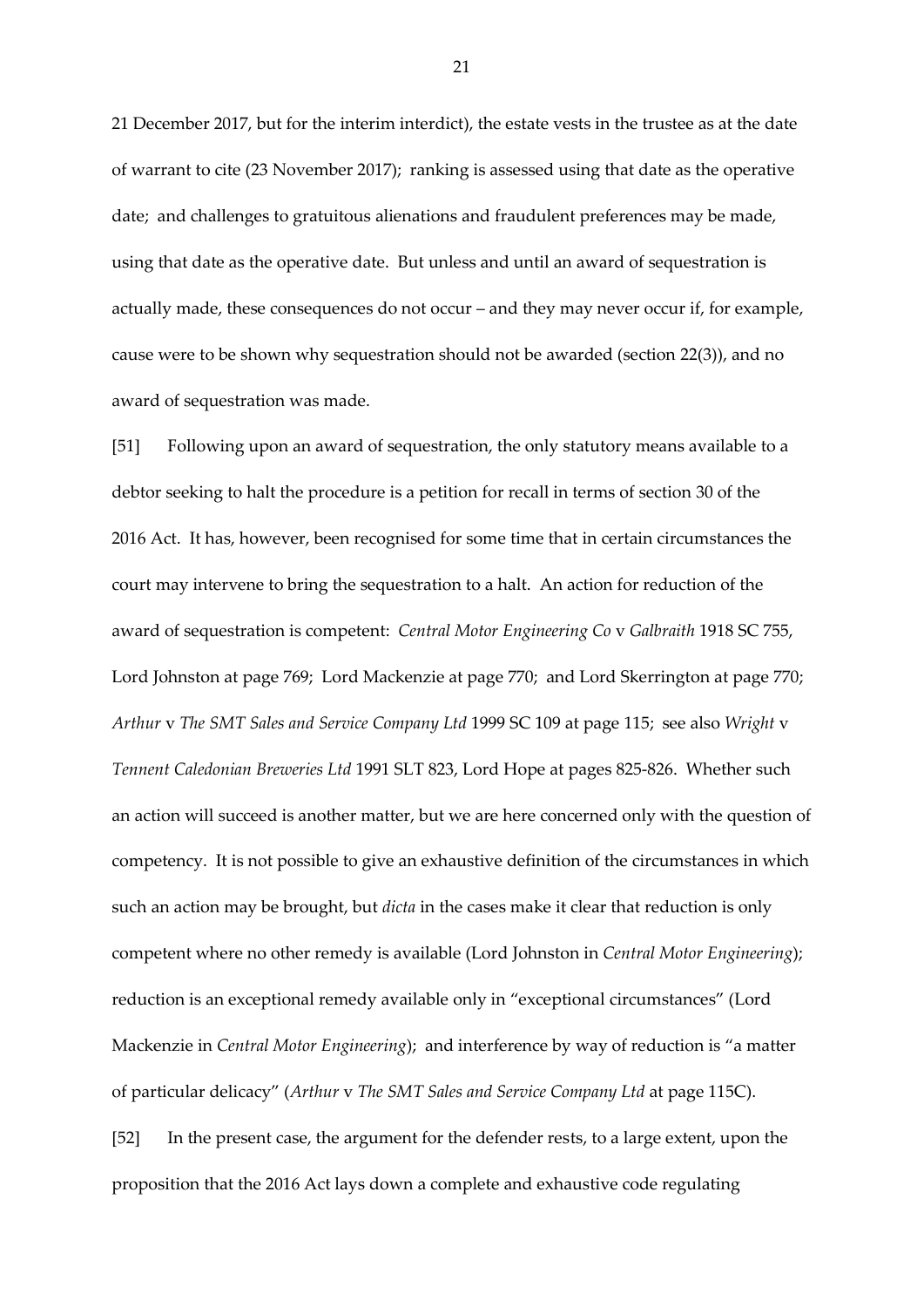bankruptcy procedure, to the extent that there is no room for the exercise of any general equitable discretion by the court: the only route open to a debtor against whom apparent insolvency has been established, who thereafter seeks to resist sequestration on the ground that no debt was in fact due, is by showing cause why sequestration should not, or cannot competently, be awarded (section  $22(3)$  and  $23(1)(a)$  of the 2016 Act); and the only recourse for a debtor seeking to halt the procedure following upon an award of sequestration is by a petition for recall in terms of sections 29 and 30. This is a powerful argument, but it fails in our opinion adequately to take into account the fact that, as set out above, the court does have the power to intervene by way of reduction of the award of sequestration in circumstances not covered by the statute. That in itself is sufficient to demonstrate the fallacy in the "complete code" argument. But matters do not end there. If the complete code argument were correct, one would expect some clear provision in the statute for what was to happen in the event that the debt was disputed. The Act is silent on this issue. Sections 22 and 23 of the 2016 Act do not appear to allow a debtor who disputes his indebtedness to oppose the making of an award of sequestration on that basis; and section 30, which may allow for recall of the sequestration on the ground that there never was any indebtedness, comes too late to prevent an award of sequestration (and the potential damage caused thereby) where the debt is disputed. In such circumstances it has been left to the debtor to apply for suspension of the charge for payment intended to be relied upon by the creditor to establish apparent insolvency, and to seek interdict against further procedure based on that charge. Alternatively, in the (perhaps exceptional) case where the days of charge have expired and an application for suspension and interdict comes too late, apparent insolvency having been constituted (cf *Wright* v *Tennent Caledonian Breweries Ltd* 1991 SLT 823 at page 826D, *Aitken* v *Aitken* 2005 Fam LR 59 at paragraph [5]), the debtor may seek reduction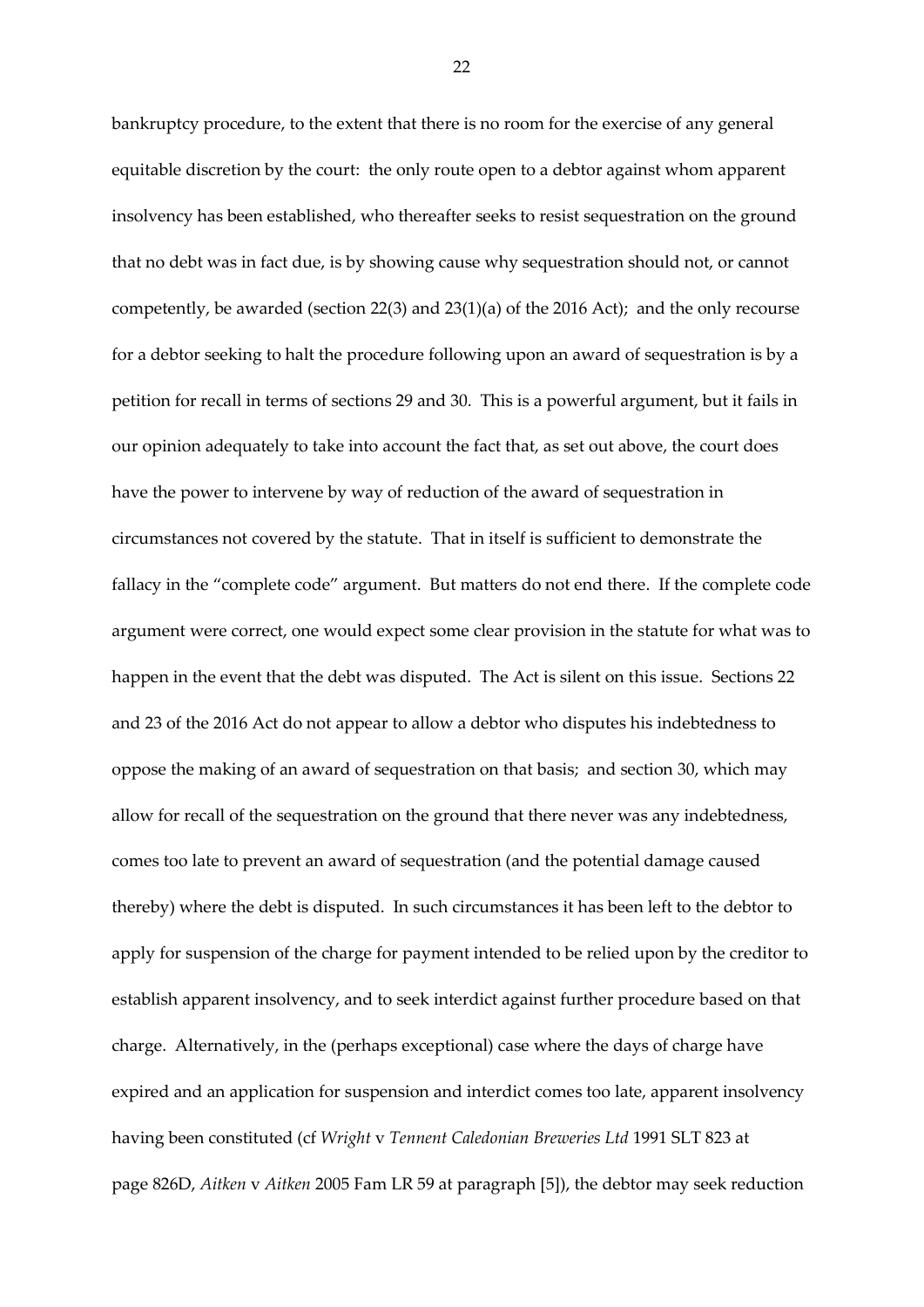of the charge and all that flows from it. These examples are not necessarily exhaustive of the circumstances in which the court may be called upon to intervene; but it is sufficient to show that the provisions of the 2016 Act, comprehensive as they are in some areas, leave room for the court to play a part when circumstances require it to do so.

[53] Turning to the specific issue in this case, if, as the case law makes clear, it is competent to bring an action for reduction of an award of sequestration, it must follow that a claim for an interim remedy ancillary to such an action, such as interim suspension or interim interdict, is also competent, although no doubt such an interim remedy will only be granted in the same exceptional and limited circumstances. And if such proceedings (together with an application for an interim remedy) are competent in respect of an award of sequestration after it has been made, it must also be competent, in such limited circumstances, to seek a similar remedy after expiry of the days of charge but prior to any award of sequestration.

[54] This case is concerned only with an application for interdict and interim interdict to prevent the defender from proceeding to apply for the pursuers' sequestration in reliance upon the apparent insolvency constituted by the charges for payment served on the pursuers on 3 November 2017. The first question we have to decide, before turning to consider issues relating to the Lord Ordinary's exercise of her discretion, is whether such an application is competent. In our opinion, it is. We consider that not only may a debtor "show cause" why sequestration should not be granted (sections 22 and 23 of the 2016 Act), a route which is unlikely to avail the debtor in a case such as this, but the court retains a general equitable discretion at common law, in exceptional circumstances, to grant interdict in terms such as are sought in the present case. We have found nothing in the 2016 Act to support the defender's contention that the policy of bankruptcy law restricts or qualifies the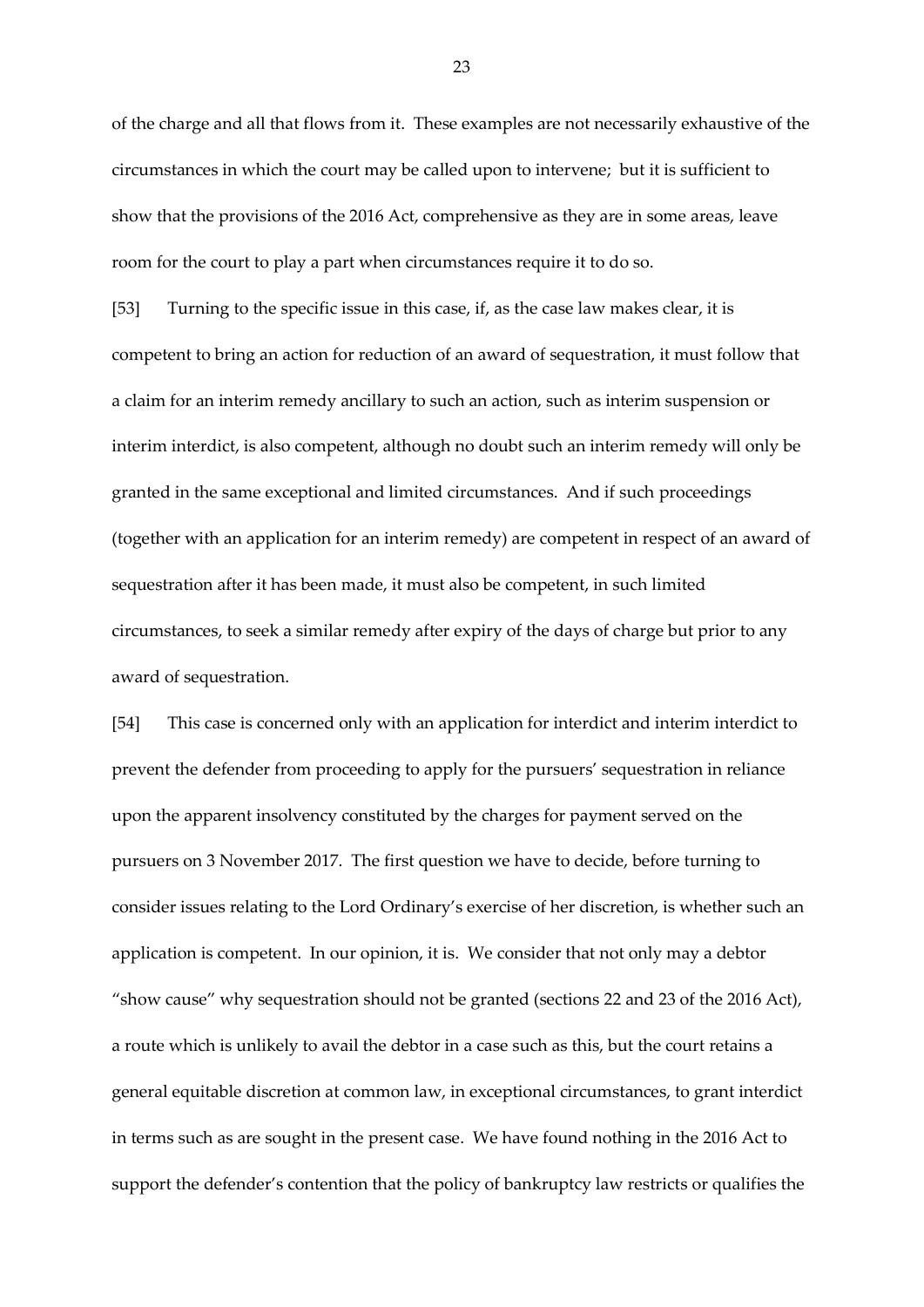court's common law power to grant interdict and interim interdict prior to any award of sequestration. We would emphasise again that, in a case where the debtor has allowed the days of charge to expire without taking steps to challenge the debt or the charge upon which his apparent insolvency is established, it will only be in exceptional circumstances that the court will intervene. This is clear from the cases cited above dealing with reduction of an award of sequestration, and we see no basis for applying a less stringent test in a case such as this. That test of "exceptional circumstances" was applied by Lord Hodge in *Aitken* v *Aitken* 2005 Fam LR 59 at paragraph [5]. It has been adopted as the appropriate hurdle in other cases: see for example *Holden* v *Royal Bank of Scotland* [2011] CSOH 84 at paragraph [16], and *Polley* v *West Lothian Council* [2015] CSIH 19 at paragraph [32] (in both cases it was held that exceptional circumstances had not been made out). We do not attempt to define what the phrase may include. We accept, however, that the grant of interdict or an equivalent remedy at such a stage will be rare. It will only be in exceptional circumstances, and then only at the court's discretion, always bearing in mind the whole circumstances of the case and any interests which have to be protected, that interdict or interim interdict will be granted. Applications on the part of a debtor considered by the court to have come too late without adequate explanation or excuse, or to be purely dilatory in nature, or to reflect a wilful refusal to pay, will not succeed. But if the court were satisfied that exceptional circumstances had been made out, the court has, in our opinion, the full general equitable power normally available to it at common law to grant interdict and interim interdict, and, where necessary, other orders. Where interim orders are sought, this will, as in the case of all applications for interim orders, involve an assessment of the strength of the *prima facie*  case and the balance of convenience.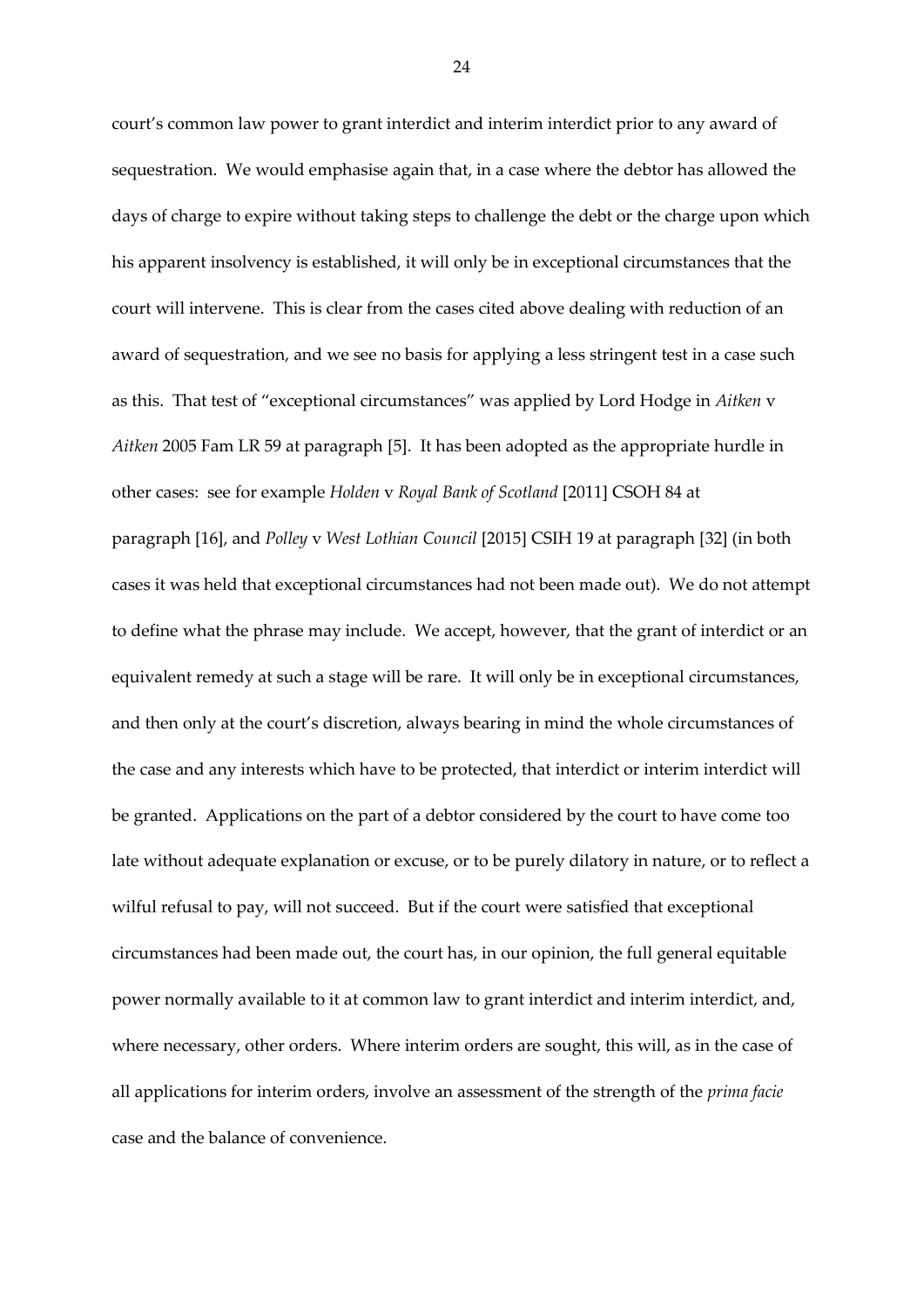[55] No award of sequestration has been made in the present case. On 17 November 2017, the days of charge expired and the pursuers became apparently insolvent. On 21 November 2017 the bank presented a petition for sequestration. On 23 November 2017 the sheriff granted warrant to cite the pursuers to a sequestration hearing, scheduled for 21 December 2017, at which they could, if so advised, "show cause" why sequestration should not be awarded. But as a result of the interim interdict granted by the Court of Session on 28 November 2017, the sheriff court proceedings have been sisted, without any award of sequestration. We therefore consider, contrary to the defender's proposition (v), that this reclaiming motion is indeed concerned with whether the Lord Ordinary erred in law in her consideration of whether to grant interim interdict, or failed properly to exercise her discretion, and whether the Inner House can properly interfere with any exercise of that discretion. In that context, while accepting that the Lord Ordinary had to be satisfied that there were exceptional circumstances, we do not accept that the test justifying this court's interference with any exercise of discretion on the part of the Lord Ordinary is affected by the fundamental policy underlying sequestration such that this court must take a more critical view than would normally be taken of such an exercise of discretion.

## *Exceptional circumstances*

[56] In paragraph [17] of her opinion, the Lord Ordinary restricted her assessment of whether the circumstances qualified as "exceptional" to the period from the service of the charge for payment (3 November 2017) to the expiry of the days of charge (17 November 2017), the reasoning being that the pursuers should have made some sort of intervention prior to the expiry of the days of charge, and therefore are required to show exceptional circumstances during the days of charge. In our view, that approach cannot be criticised.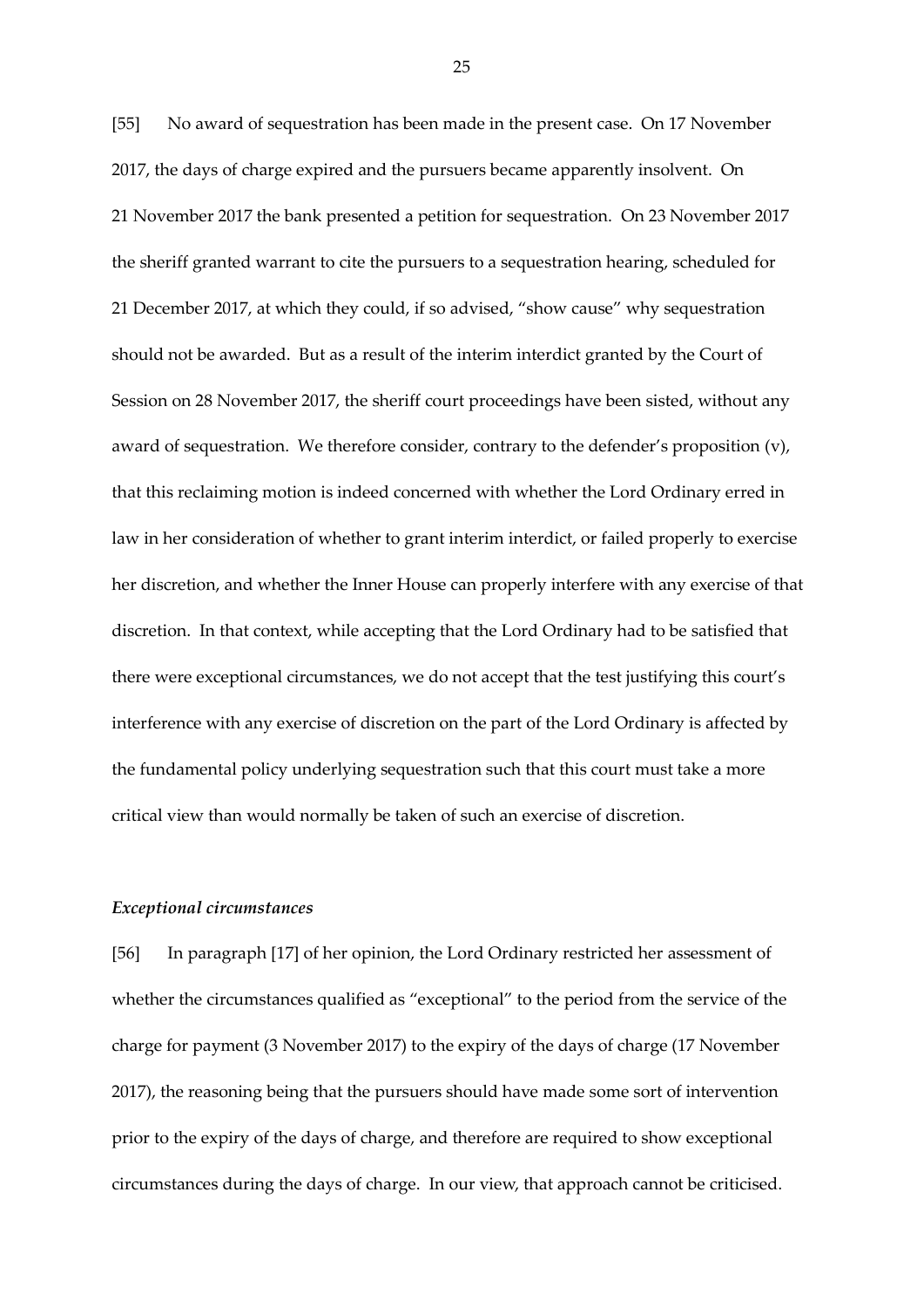[57] We accept that failures, delays, or a *prima facie* inexplicable lack of response on the part of solicitors will not necessarily satisfy the test of exceptional circumstances. But in the present case, the Lord Ordinary notes the considerable previous involvement of the former agents, their success on behalf of the pursuers in previous proceedings, their familiarity with and knowledge of the pursuers' circumstances, and also what must be assumed to be their experience in and knowledge of sequestration law and therefore of the extreme urgency of the passing days of the charge, and yet their apparent abandonment of the pursuers at the worst possible moment. As the Lord Ordinary observed in paragraph [17] of her opinion:

"The pursuers had been entitled to rely on the previous agents who had been representing them for some time for advice and representation in relation to these new charges, which were in radically different terms to those served the previous year.

[58] The Lord Ordinary also notes the pursuers' prompt and effective instruction of new agents, who took immediate steps on their behalf. Furthermore, as senior counsel for the pursuers pointed out, there was, in the background, the fact that the bank in the present case had security, namely the standard security (cf the security available in *Aitken* v *Aitken*). Having assessed the circumstances, the Lord Ordinary concluded that exceptional circumstances had been made out.

[59] In our opinion, the Lord Ordinary's approach, reasoning, and conclusion cannot be criticised. We consider that she was entitled to find that there were exceptional circumstances.

#### *Prima facie case and balance of convenience*

[60] When assessing the issues of a *prima facie* case and balance of convenience, the Lord Ordinary was entitled to take into account all the circumstances of the case, including: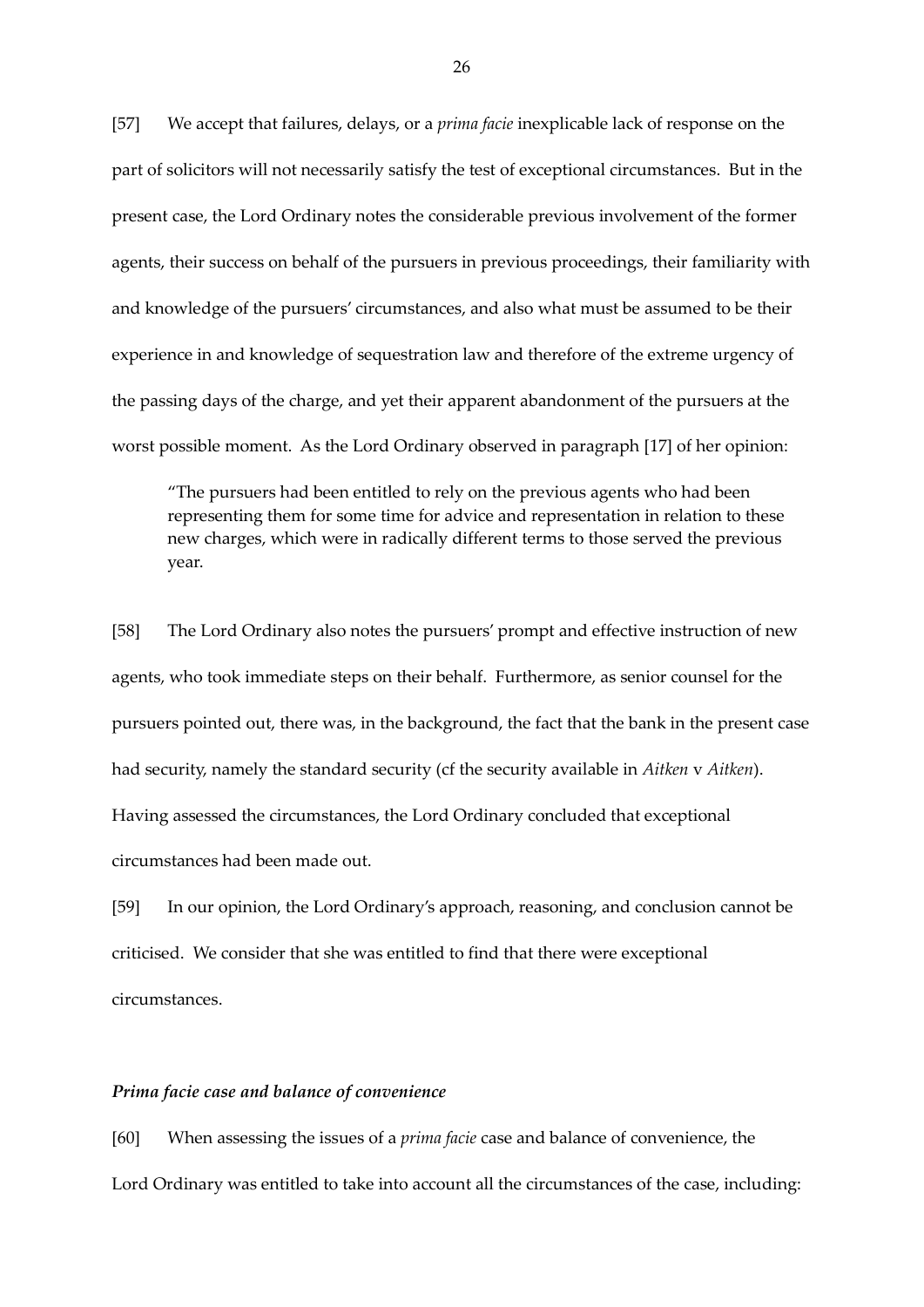- the controlling role adopted by the Clydesdale Bank in the marketing of the Old Golf House, including the bank's funding and organising of the pursuers' removal from the Old Golf House, refurbishment of that property, and the services of a marketing consultant, all as set out in the pursuers' pleadings and affidavits;
- the veto averred by the pursuers to have been exercised by the bank, preventing the acceptance of several offers to purchase the Old Golf House;
- the assurances averred to have been given by the bank representative Mr Cunningham at the meeting on 3 February 2011;
- the bank's lack of enforcement action and its limited contact with the pursuers for a period of about four years following the meeting in February 2011, as averred by the pursuers;
- the differing values which the bank appears to have placed on the debt owed (averred to be £3.4 million in 2016, but apparently £2.5 million in 2017), and, in addition, disputes over the accrual of interest and a sum of £234,000;
- the fact that the bank has the security of the standard security.

We would add that the Lord Ordinary was entitled to bear in mind the fact that there was no information about other creditors – any "body of creditors" – requiring protection.

[61] We agree with senior counsel for the pursuers that the circumstances of this case are highly fact-sensitive and would require the hearing of evidence. While the affidavits provide some additional detail, they are not, in our view, sufficient.

[62] In relation to the first conclusion for declarator of a unilateral variation of the contract by the bank, the pursuers are unable to produce any written evidence supporting the undertaking which they assert was given by the bank, but that is not necessarily determinative (cf *Royal Bank of Scotland* v *Carlyle* 2015 SC (UKSC) 93 paragraphs [28]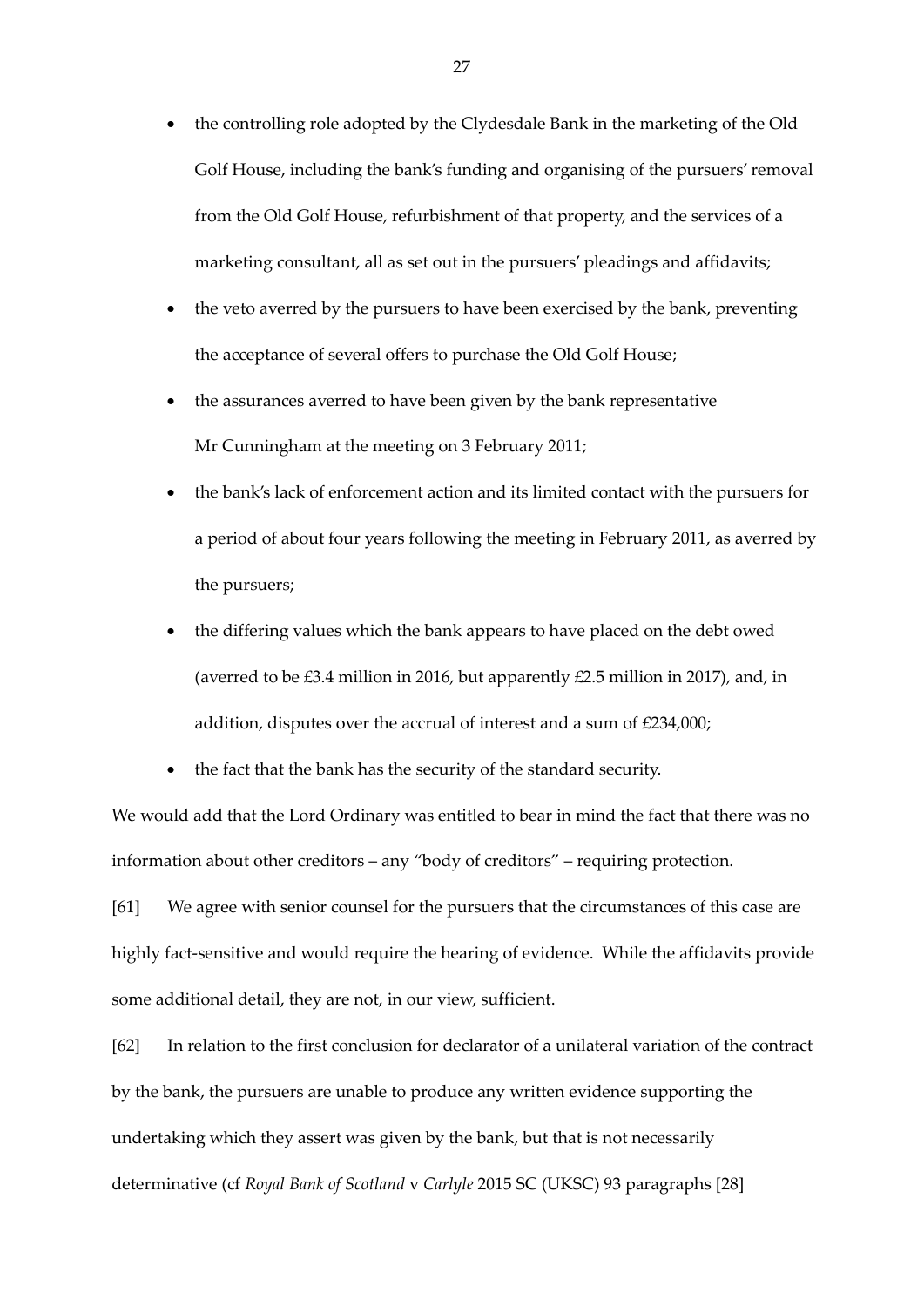and [35]). The meaning and import of Mr Cunningham's assurances given at the meeting of 11 February 2011 require to be assessed in context – not only in the context of the meeting itself, but also in the context of the whole background, including "prior dealings … and any shared understandings" (*Carlyle,* paragraph [35]), and furthermore, in the context of the events following upon the meeting in February 2011.

[63] In relation to the second conclusion for declarator of waiver by the bank, that is again a fact-sensitive matter requiring the hearing of evidence. As Lord Keith observed in *Armia Ltd* v *Daejan Developments Ltd* 1979 SC (HL) 56; 1979 SLT 147 at page 165:

"[Waiver] is a creature difficult to describe but easy to recognise when one sees it … The word 'waiver' connotes abandonment of a right … The abandonment may be express, or it may be inferred from the facts and circumstances of the case …"

Any contention that there could be no implied waiver standing the terms of clause 8 of the facility letter (noted in the Lord Ordinary's opinion at paragraph [6] as providing that any failure by the bank to exercise its right or remedy is not to constitute waiver), would be a question of fact and degree to be assessed by the court after hearing evidence. There might also, depending on the evidence, be a stateable case based on express waiver. Ultimately there is, in our view, sufficient in the pursuers' pleadings and the pursuers' affidavits to establish a *prima facie* case of waiver.

[64] In the result we consider that the Lord Ordinary was entitled to take the view that a *prima facie* case, although not the strongest, had been made out. The reasoning in relation to balance of convenience (paragraph [20] of the opinion) cannot be criticised. Again we are not persuaded that the Lord Ordinary erred in this context, or that there is any ground for challenging the exercise of the Lord Ordinary's discretion.